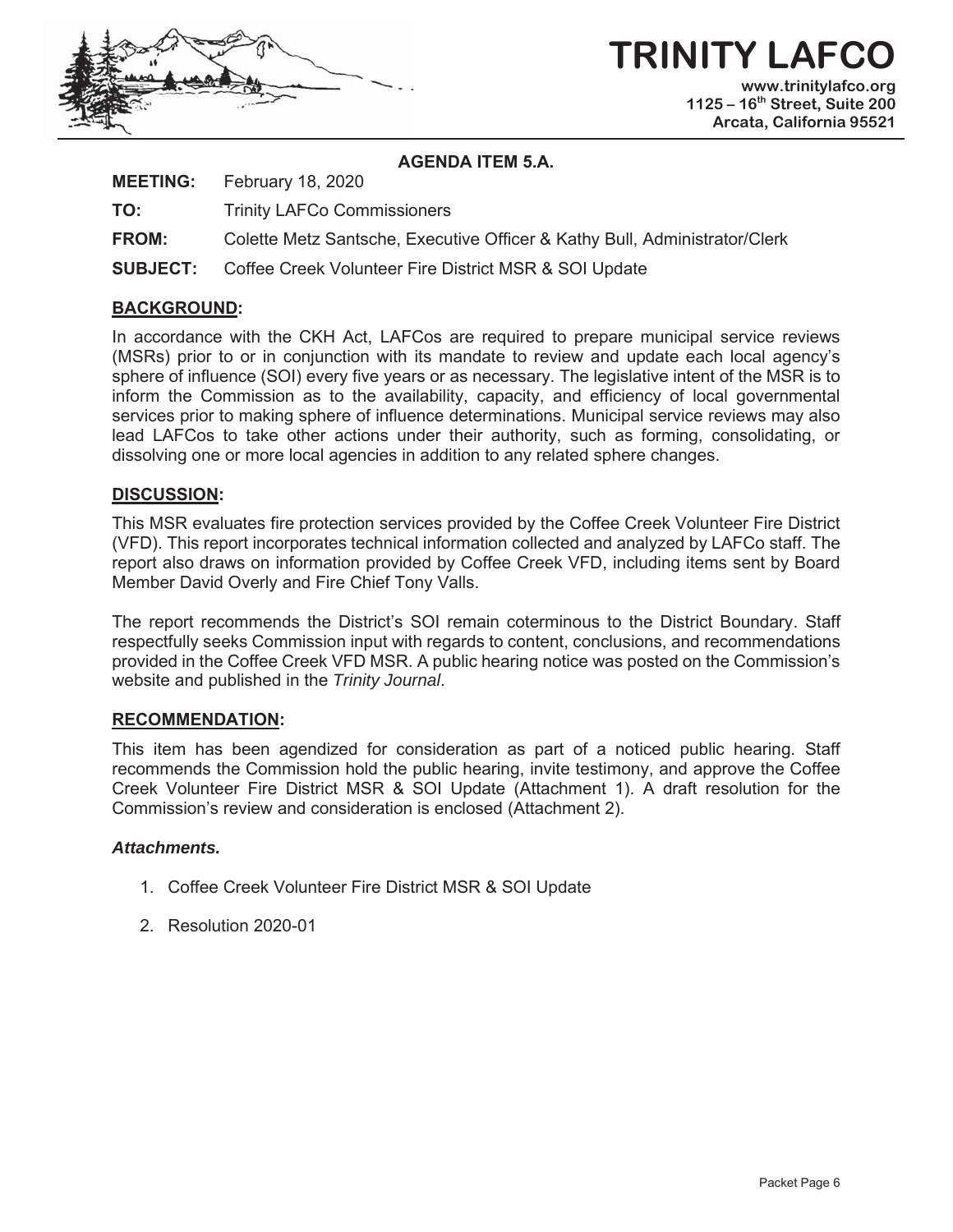## **ATTACHMENT 1**

# Coffee Creek Volunteer Fire District

Municipal Service Review & Sphere of Influence Update

**Trinity** Local Agency Formation Commission

Public Hearing Draft

February 2020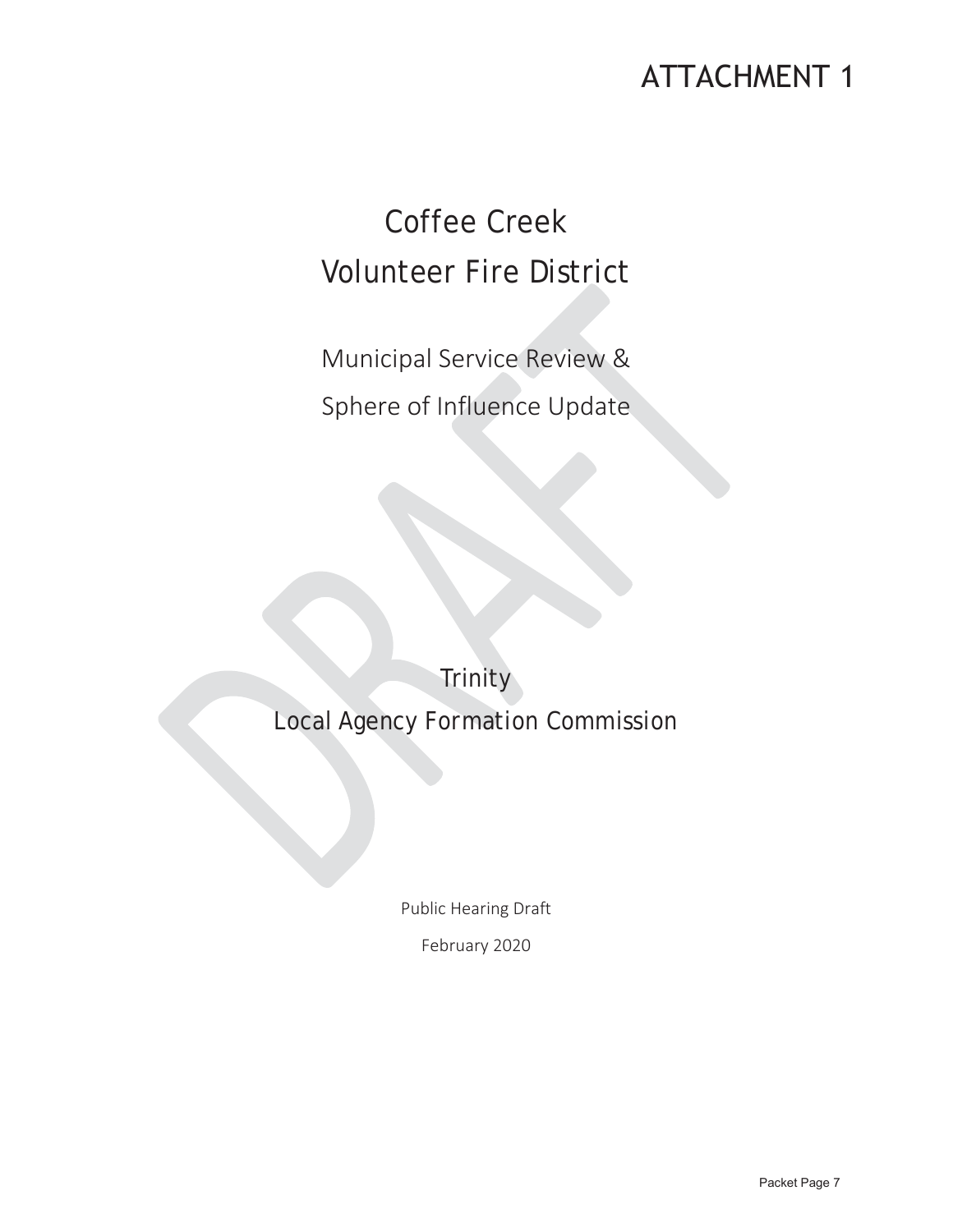## TABLE OF CONTENTS

| Accountability          | 8  |
|-------------------------|----|
|                         |    |
| Service Overview 10     |    |
|                         |    |
|                         |    |
|                         |    |
|                         |    |
|                         |    |
|                         |    |
| Other Service Providers | 13 |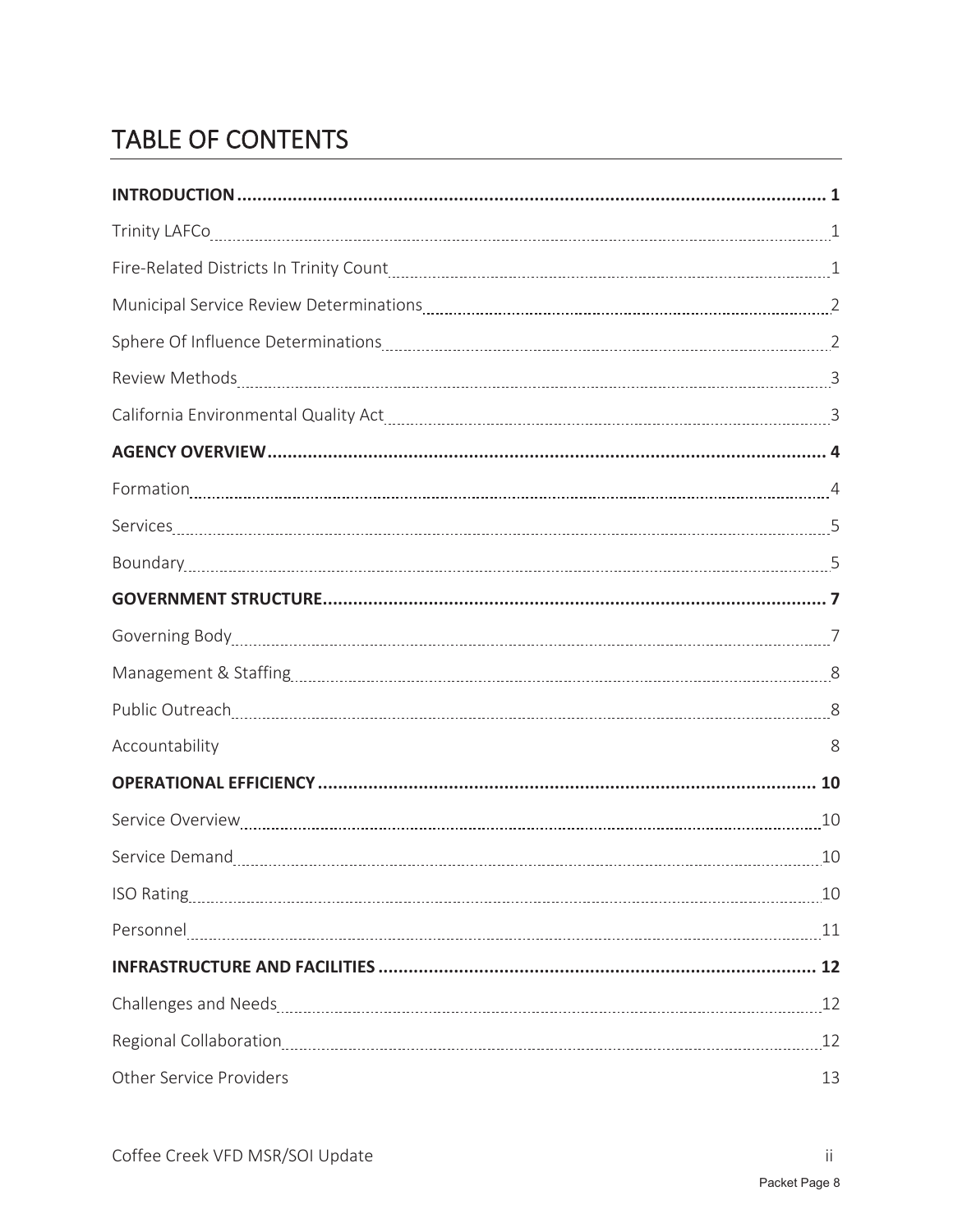## LIST OF TABLES AND FIGURES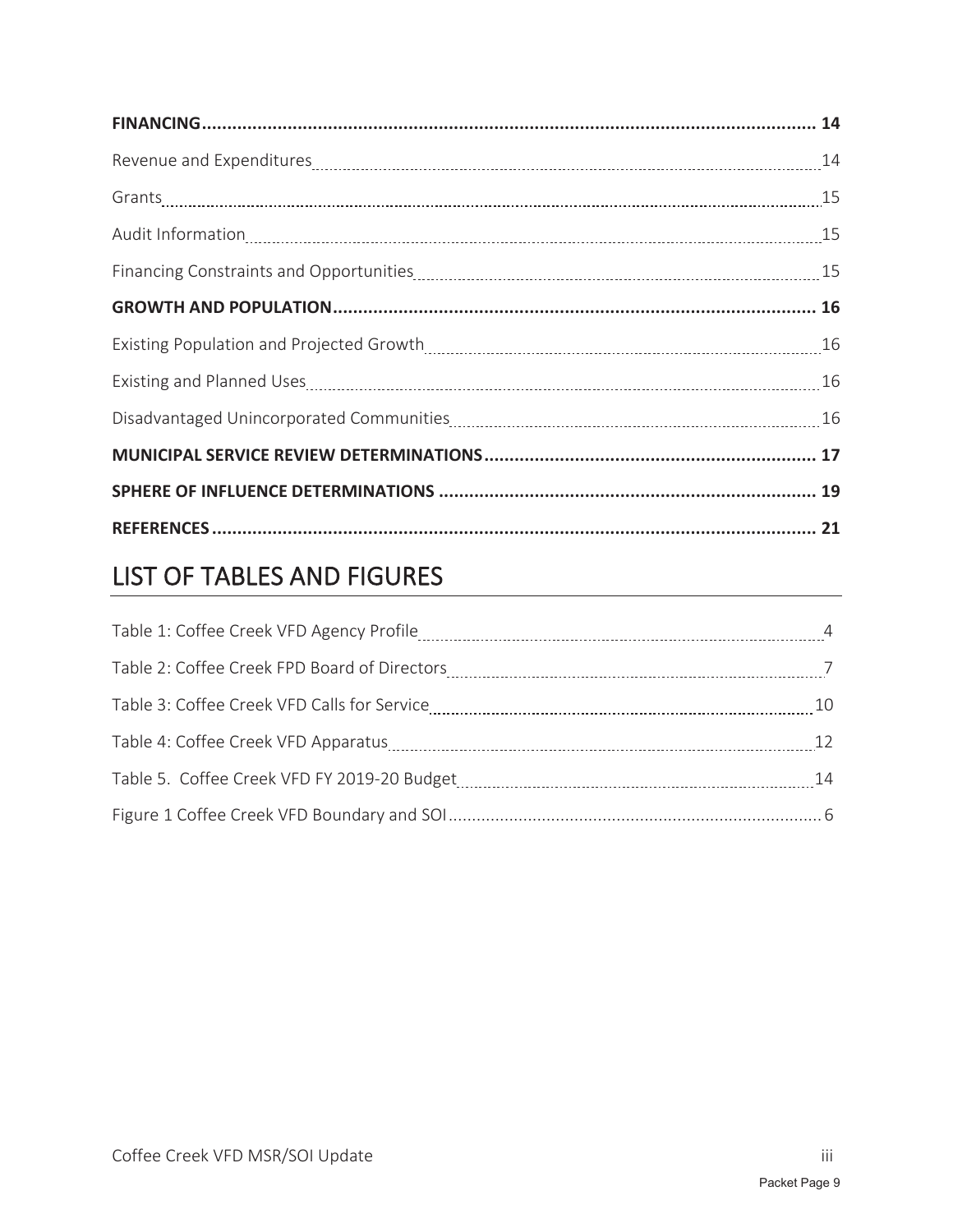## INTRODUCTION

This Municipal Service Review (MSR) and Sphere of Influence (SOI) Update was prepared as part of a mandated review of the municipal services of all government entities in the county by the Trinity Local Agency Formation Commission (LAFCo). This report focuses on the Coffee Creek Fire Protection District (FPD). The purpose of this study is to assess existing and future public service conditions and to evaluate organizational options for accommodating growth and ensuring critical services are provided efficiently. This MSR presents a discussion, analysis, and recommendations regarding services provided by the Coffee Creek FPD.

### Trinity LAFCo

Local Agency Formation Commissions (LAFCos) are quasi-legislative, independent local agencies that were established by State legislation in 1963 to oversee the logical and orderly formation and development of local government agencies including cities and special districts. There is one LAFCo for each county in California.

LAFCo is responsible for implementing the Cortese-Knox-Hertzberg Local Government Reorganization Act of 2000 (California Government Code Section 56000 et. seq.) in order to promote orderly growth, prevent urban sprawl, preserve agricultural and open space lands, and oversee efficient provision of municipal services.

LAFCo has the authority to establish and reorganize cities and special districts, change their boundaries and authorized services, allow the extension of public services, perform municipal service reviews, and establish spheres of influence. Some of LAFCo's duties include regulating boundary changes through annexations or detachments and forming, consolidating, or dissolving local agencies.

Trinity LAFCo has a public Commission with seven regular Commissioners and three alternate Commissioners. The Commission is composed of three members of the Trinity County Board of Supervisors, two Special District Representatives, and two Public Member-At-Large. The Commission also includes one alternate member for each represented category.

### Fire-Related Districts in Trinity County

The majority of structural fire protection services in Trinity County are provided by special districts. A special district is a local governmental agency that delivers public services to a specific area. They are most often established by residents to supply local services in areas not being served by another service provider.

Special districts provide critical services such as fire protection and emergency response and are governed by a board of directors and have defined boundaries in which it provides services and facilities. Special districts must have a statutory authority in order to be established. This authority can take the form of a generic statute which applies to all special districts of that type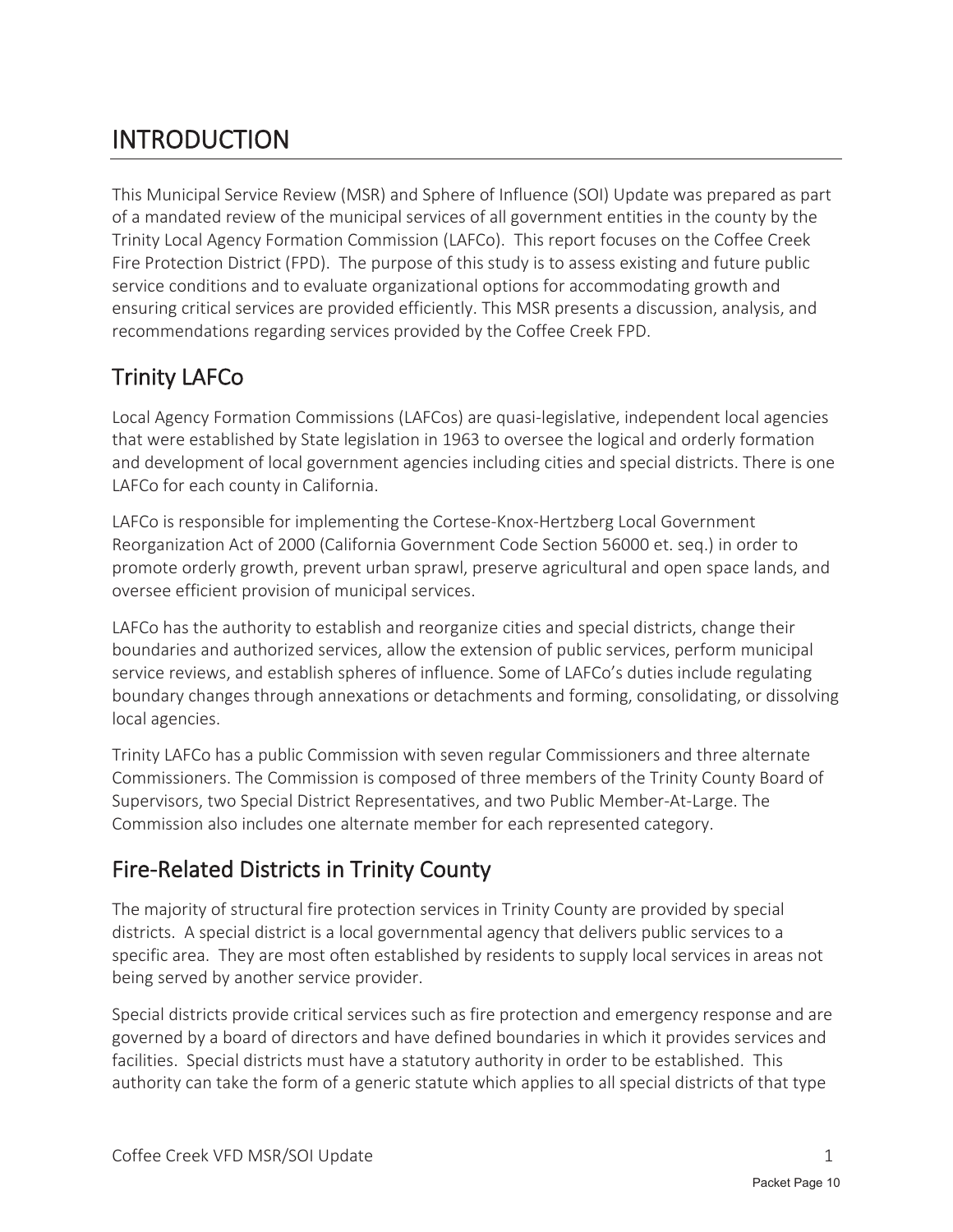or may be formed by a special act tailored to the unique needs of a specific area. In Trinity County, there are 20 special districts.

Fire Protection Districts (FPDs) are independent special districts governed under Fire Protection District law (Health and Safety Code § 13000-14960). An FPD can be authorized to provide services including:

- a) Fire protection services.
- b) Rescue services.
- c) Emergency medical services.
- d) Hazardous material emergency response services.
- e) Ambulance services
- f) Any other services relating to the protection of lives and property.

### Municipal Service Review Determinations

Government Code § 56430 requires LAFCo to conduct a review of municipal services provided in the county by region, sub-region or other designated geographic area, as appropriate, for the service or services to be reviewed, and prepare a written statement of determinations with respect to each of the following topics:

- 1. Growth and population projections for the affected area
- 2. The location and characteristics of any disadvantaged unincorporated communities within or contiguous to the sphere of influence
- 3. Present and planned capacity of public facilities, adequacy of public services, and infrastructure needs or deficiencies (including needs or deficiencies related to sewers, municipal and industrial water, and structural fire protection in any disadvantaged, unincorporated communities within or contiguous to the sphere of influence)
- 4. Financial ability of agencies to provide services
- 5. Status of, and opportunities for, shared facilities
- 6. Accountability for community service needs, including governmental structure and operational efficiencies
- 7. Any other matter affecting or related to effective or efficient service delivery, as required by Commission policy

State Guidelines and Commission policies encourage stakeholder cooperation in the municipal service review process. It also provides a basis to evaluate, and make changes to Spheres of Influence, if appropriate.

## Sphere of Influence Determinations

An SOI is a LAFCo-approved plan that designates an agency's probable physical boundary and service area. Spheres are planning tools used to provide guidance for individual boundary change proposals and are intended to encourage efficient provision of organized community services, discourage urban sprawl and premature conversion of agricultural and open space lands, and prevent overlapping jurisdictions and duplication of services.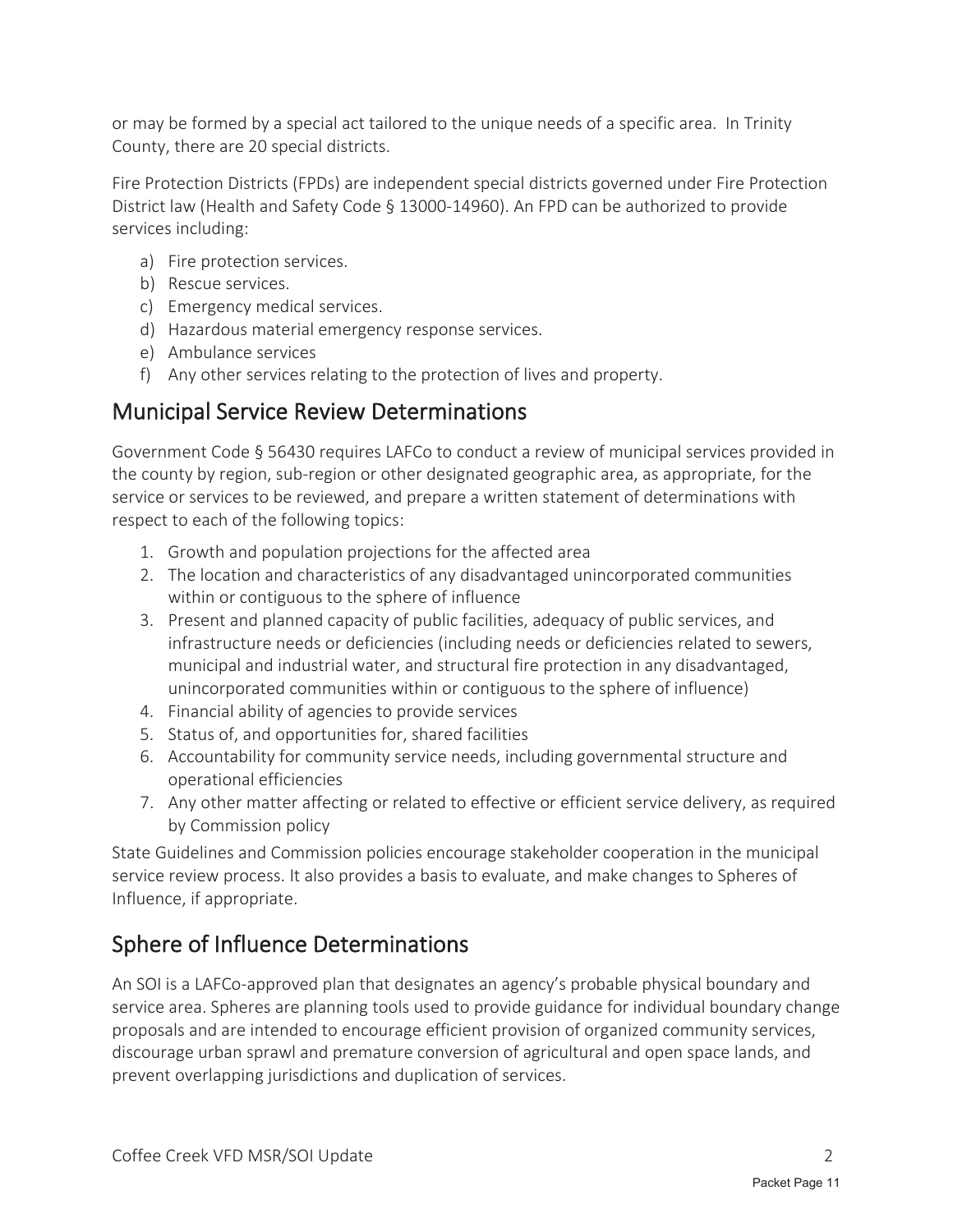LAFCo is required to establish SOIs for all local agencies and enact policies to promote the logical and orderly development of areas within the SOIs. Furthermore, LAFCo must update those SOIs every five years. For a SOI update, LAFCo is required to conduct an MSR and adopt related determinations. It must also make the following SOI determinations:

- 1. The present and planned land uses in the area, including agricultural and open-space lands
- 2. The present and probable need for public facilities and services in the area
- 3. The present capacity of public facilities and adequacy of public services that the agency provides or is authorized to provide
- 4. The existence of any social or economic communities of interest in the area if the Commission determines that they are relevant to the agency
- 5. The present and probable need for public facilities and services related to sewers, municipal or industrial water, or structural fire protection of any disadvantaged unincorporated communities within the existing sphere of influence

#### Review Methods

The following information was considered in the development of this service review:

- o Agency-specific data: responses to LAFCo Requests for Information
- o Demographic data: U.S. Census Bureau; Department of Finance
- o Finances: budgets and audits
- o Personal Communications with District staff including David Overly and Tony Valls
- o Other Reports: Trinity County Community Wildfire Prevention Plan Update 2015, California Strategic Fire Plan. 2010

Information gathered was analyzed and applied to make the required determinations. All information gathered for this report is filed by LAFCo for future reference.

### California Environmental Quality Act

The California Environmental Quality Act (CEQA) is contained in Public Resources Code § 21000 et seq. Public agencies are required to evaluate the potential environmental effects of their actions. MSRs are statutorily exempt from CEQA pursuant to § 15262 (feasibility or planning studies) and categorically exempt pursuant to CEQA Guidelines § 15306 (information collection). CEQA requirements are applicable to SOI Updates. The CEQA lead agency for SOI Updates is most often LAFCo, unless an agency has initiated an SOI expansion or update.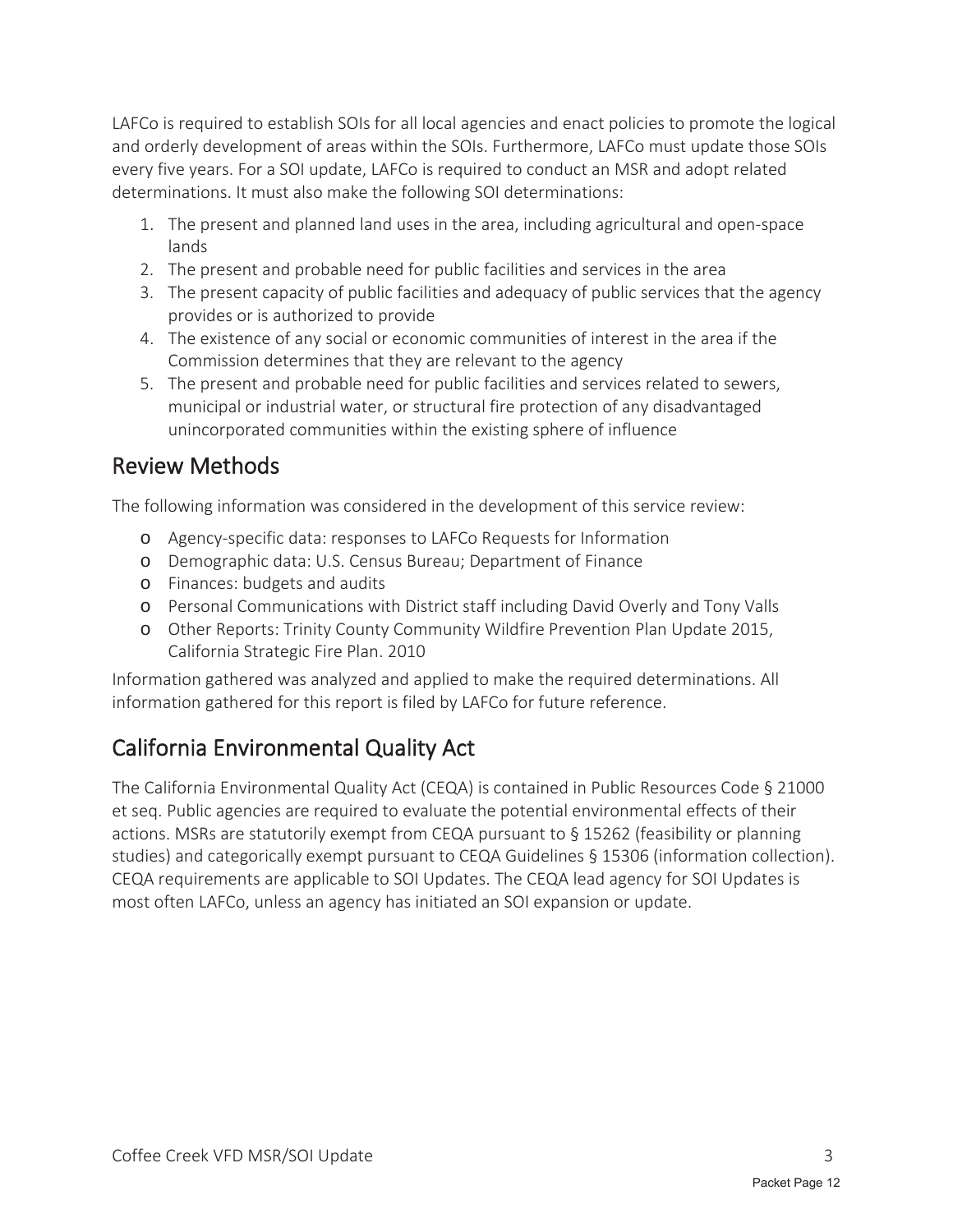## AGENCY OVERVIEW

| <b>Table 1: Coffee Creek VFD Agency Profile</b> |                                                                                                  |  |
|-------------------------------------------------|--------------------------------------------------------------------------------------------------|--|
| Formation                                       |                                                                                                  |  |
| Agency Name                                     | Coffee Creek Volunteer Fire District                                                             |  |
| <b>Formation Date</b>                           | July 1, 2004                                                                                     |  |
| Principal Act                                   | Fire Protection District Law (Health and Safety Code §13000 et<br>seq.)                          |  |
| Contact                                         |                                                                                                  |  |
| Main Contact                                    | Tony Valls, Fire Chief                                                                           |  |
| Alternate Contact                               | George Lawrence, Board President                                                                 |  |
| E-mail                                          | coffeecreekvfd@gmail.com                                                                         |  |
| <b>District Mailing Address</b>                 | PO Box 3951 Trinity Center, CA 96091                                                             |  |
| District Office Address                         | 1 Cedar Rd, Trinity Center, CA 96091                                                             |  |
| Phone/Fax                                       | (530) 266-3955                                                                                   |  |
| Governance                                      |                                                                                                  |  |
| Governing Body                                  | <b>Board of Directors</b>                                                                        |  |
| <b>Board Meetings</b>                           | Fourth Wednesday monthly in the Coffee Creek fire hall                                           |  |
| Staffing                                        | Fire chief, Tony Valls; Assistant chief, Steve Renten; Secretary,<br>Gene Casey                  |  |
| <b>Services</b>                                 |                                                                                                  |  |
| Services Provided                               | Fire protection, rescue, and emergency medical services                                          |  |
| Areas Served                                    | Unincorporated community of Coffee Creek and adjacent rural<br>residential areas along Highway 3 |  |

#### Formation

The Coffee Creek Fire Protection District was formed on July 1, 2004 pursuant to LAFCo Resolution No. LAFCO-04-01. The District assumed all responsibility for providing services from the Coffee Creek Volunteer Fire Company, which disbanded upon formation and transferred all assets to the District. Shortly after formation, the District officially changed its name from the Coffee Creek Fire Protection District to the Coffee Creek Volunteer Fire District (VFD) on November 9<sup>th</sup>, 2004. The District was formed without an election due to sufficient registered voter petition in favor of district formation. For the initial Board of Directors, eight of nine Board members were appointed by the Trinity County Board of Supervisors, with the remaining member appointed by the Siskiyou County Board of Supervisors as set forth in Section 13836 of the Health and Safety Code.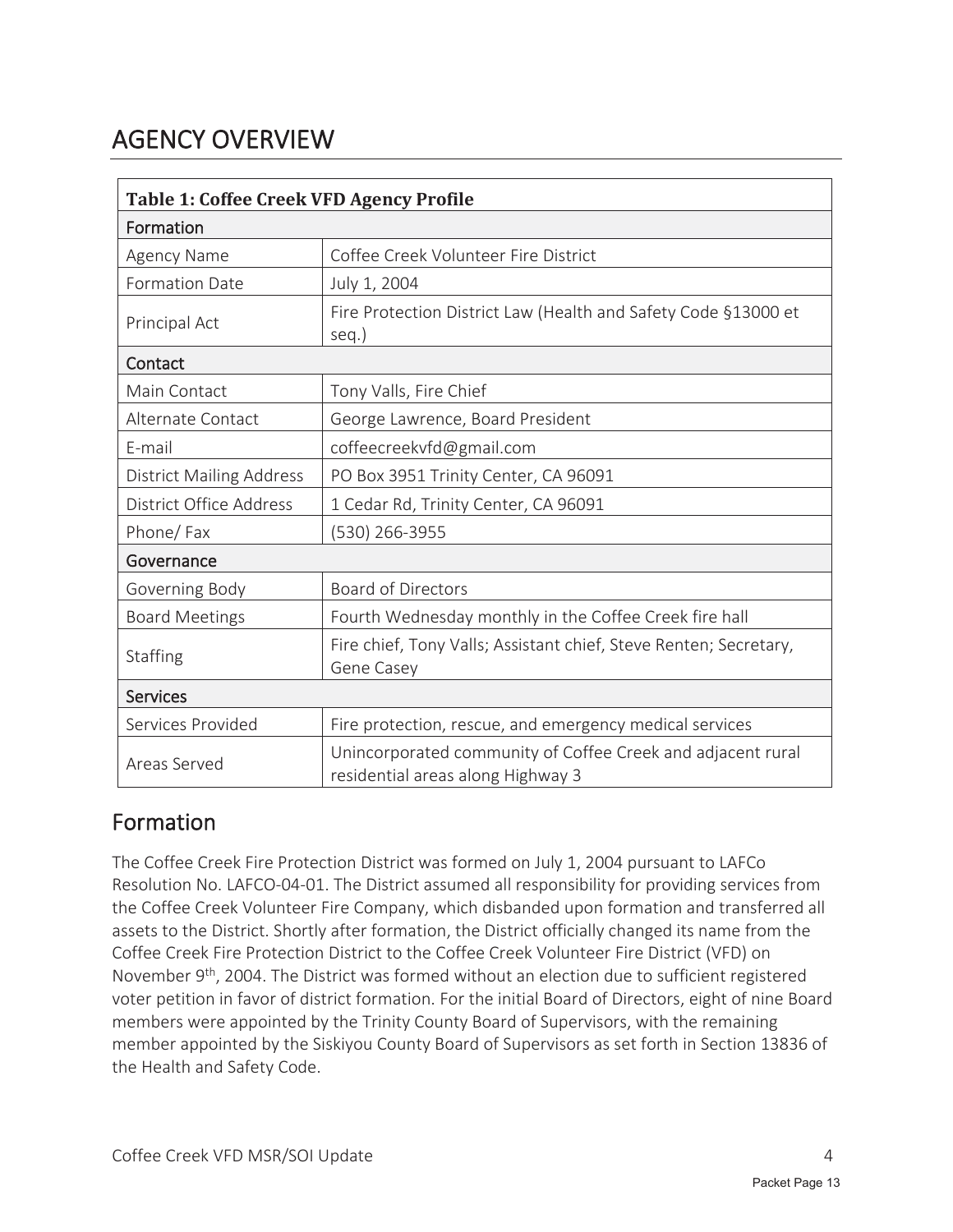### Services

The Coffee Creek VFD is an independent single purpose special district authorized to provide fire protection, rescue, emergency medical services, and ambulance services pursuant to the Fire Protection District Law of 1987 (Health & Safety Code §13800, et seq.). The District has a mutual aid agreement with the Trinity Center CSD and jointly responds to all calls with the Trinity Center Volunteer Fire Department.

### Boundary

The Coffee Creek VFD boundary comprises approximately 123 square miles (79,200 acres) and encompasses the unincorporated community of Coffee Creek (Figure 1). The District includes virtually all private lands north of Hatchet Creek, which flows into the northwestern edge of Trinity Lake. State Highway 3 traverses the District in a north-south direction and is the primary transportation route in the area. The District also extends to the northwest along Coffee Creek Road and includes approximately 2,000 acres in Siskiyou County. Currently, the District's Sphere of Influence (SOI) is coterminous with the District boundary. Because of the District's relatively recent formation in 2004, the SOI is comprehensive and does not need updating at this time.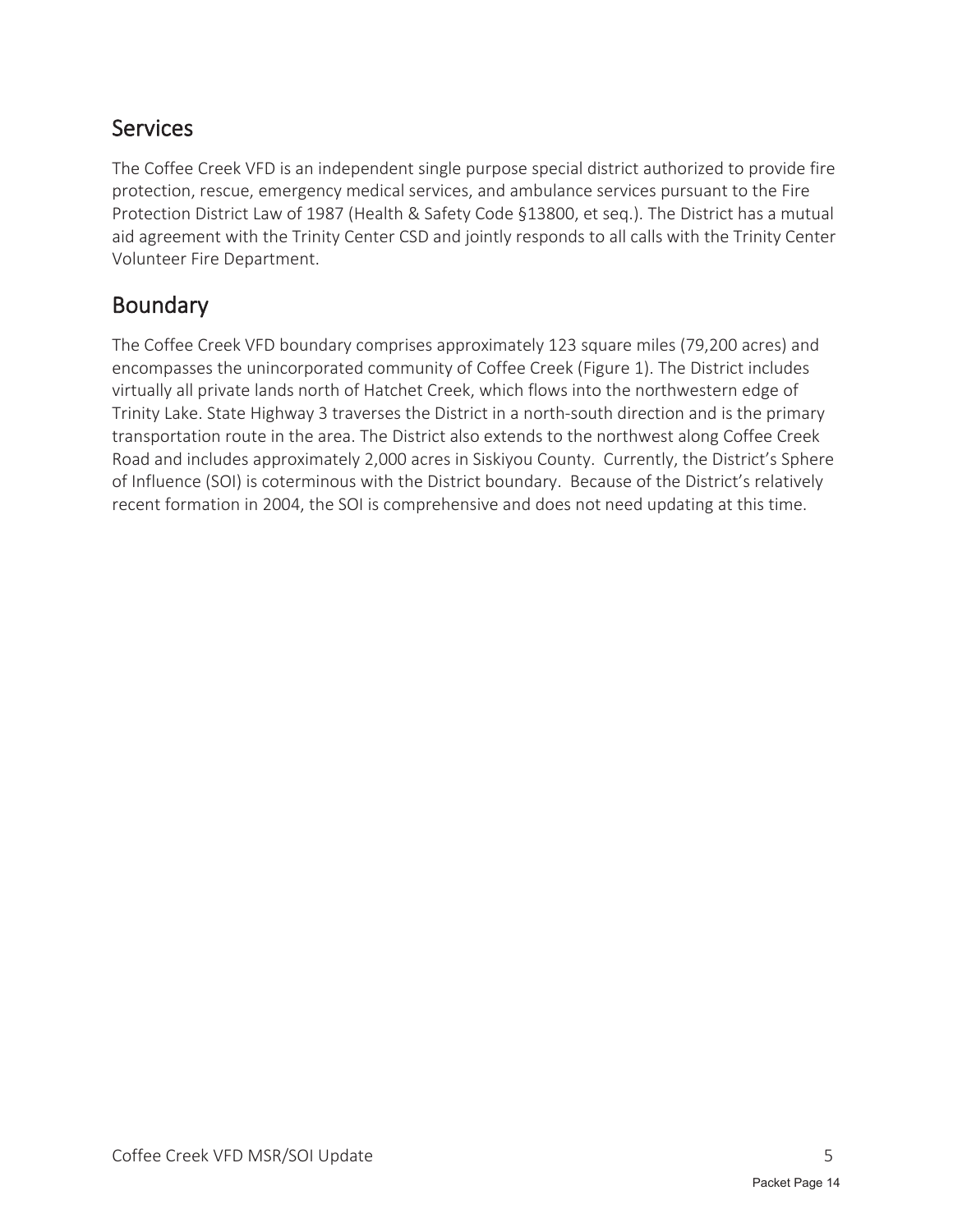

#### **Figure 1 Coffee Creek VFD Boundary and SOI**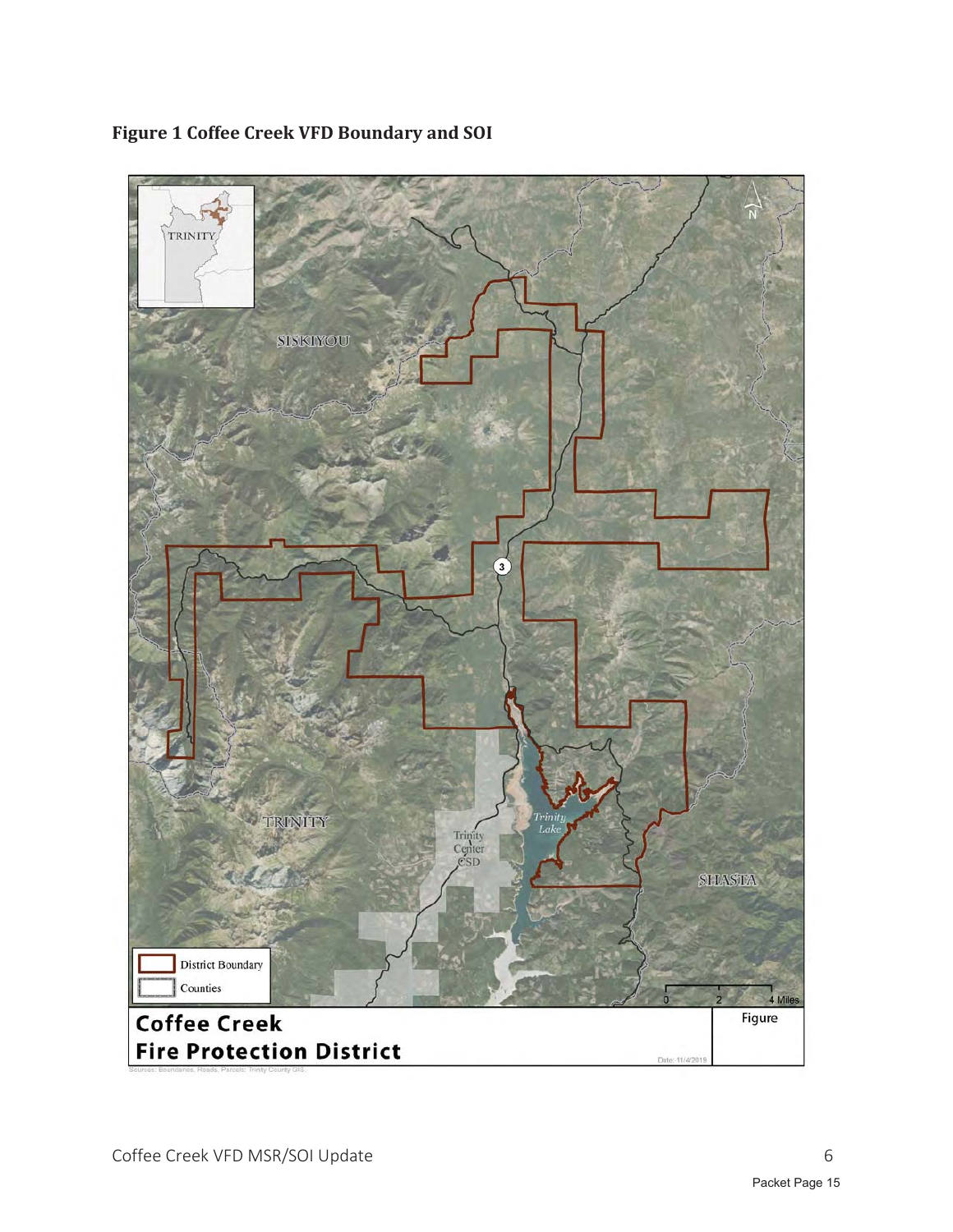### Governing Body

Coffee Creek VFD is governed by a nine-member Board of Directors elected at-large to serve staggered four-year terms (Table 2). In order to be elected to the Board, candidates must be registered voters residing within the District boundaries. If there are insufficient candidates for election, or if the number of filed candidates is equal to the number of vacancies, then Board members may be appointed in lieu of election. The Board of Directors appoints officers, including a President (Chairman), Vice- President, and Treasurer. There are no term limits for serving as an Officer of the Board. Board members do not receive a stipend for attending meetings.

The Board meets on the fourth Wednesday of each month in the Coffee Creek fire hall but there is interest in reducing the frequency of meetings. Fire Protection District Law notes that fire district boards must meet at least once every three months (H&S Code § 13855). In accordance with the Brown Act, all meetings of the District Board are open to the public and are publicly posted a minimum of 72 hours prior to regular meetings and a minimum of 24 hours prior to special meetings at the Fire Hall, Post Office and the Coffee Creek Country Store. Meeting information is also posted online at www.northtrinitylake.com and minutes are kept for all Board meetings and are available upon request.

| <b>Table 2: Coffee Creek FPD Board of Directors</b> |                |                        |  |
|-----------------------------------------------------|----------------|------------------------|--|
| <b>Board Member</b>                                 | <b>Title</b>   | <b>Term Expiration</b> |  |
| George Lawrence                                     | President      | 12/1/2020              |  |
| Laurence Fitzsimons                                 | Vice-President | 12/1/2022              |  |
| Linda Bullock                                       | Director       | 12/1/2022              |  |
| Lorrac Craig                                        | Director       | 12/1/2020              |  |
| David Overly                                        | Treasurer      | 12/1/2020              |  |
| Robert Rangel                                       | Director       | 12/1/2022              |  |
| vacant                                              |                |                        |  |
| vacant                                              |                |                        |  |
| vacant                                              |                |                        |  |

The District Board has expressed interest in reducing the number of Board seats from nine to five due to the difficulty of recruiting new Board members in a rural area. There are currently four vacant positions on the Board, so board reduction must be timely to avoid loss of a quorum for conducting district business. According to Fire Protection District Law, the number of members of a district board may be increased or decreased if a majority of voters are in favor of the change at a general district or special election (H&S Code § 13845). To initiate the process, the District Board may adopt a resolution placing the question on the ballot. Alternately, a similar ballot question can be initiated by petition signed by at least 25 percent of the registered voters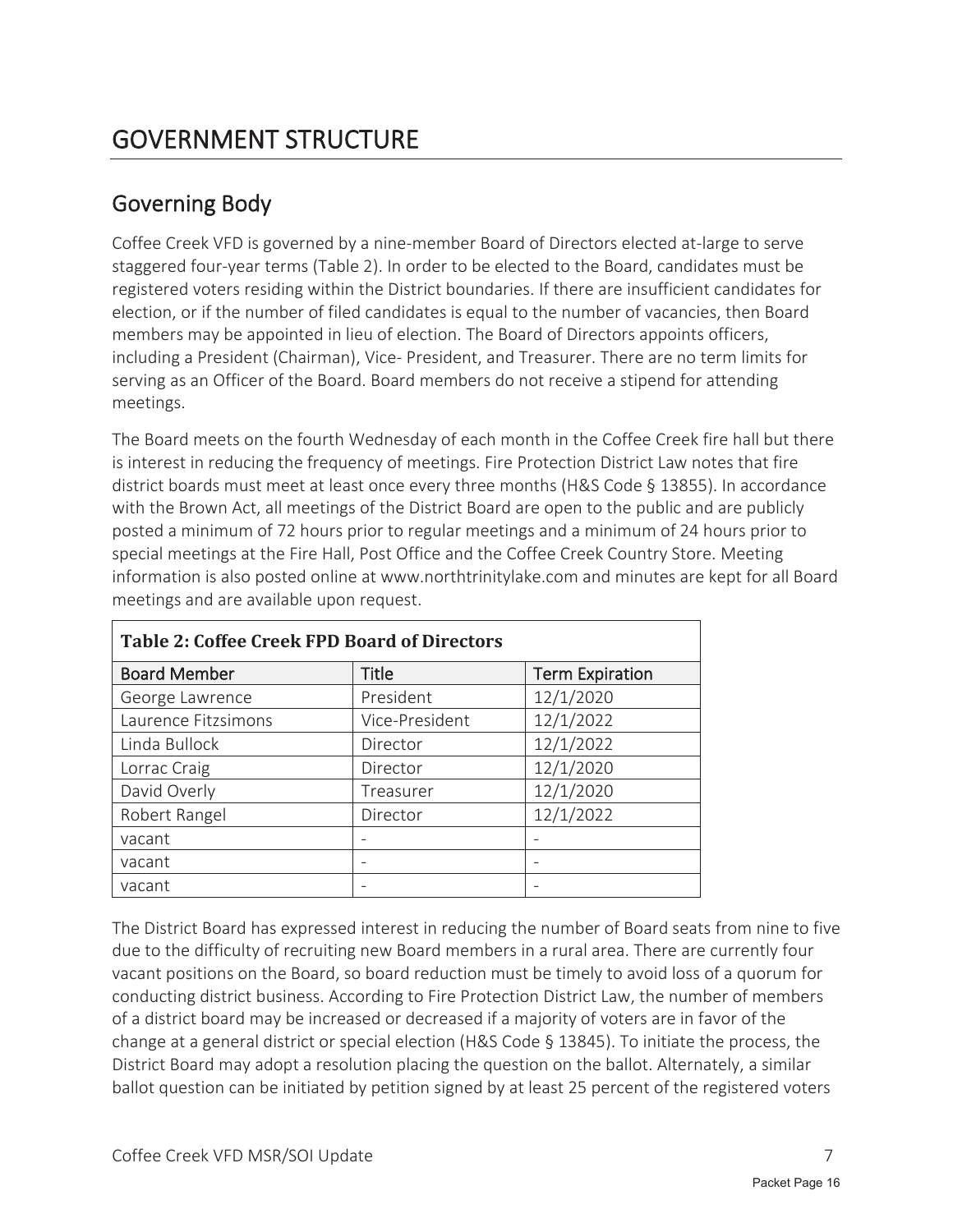of the district. The District is determining whether an election can be waived if a petition is signed by a majority of the voters of the District (corresponding with the threshold for a favorable election). According to the District, there are 160 registered voters within the District boundaries, therefore it is possible that the District will be able to obtain enough signatures on a petition in favor of board membership reduction. As mentioned previously, the District was formed without an election due to sufficient registered voter petition in favor of District formation. If the voters approve of decreasing the number of directors, current board members will continue to serve until the end of their current terms.

### Management & Staffing

The District is staffed entirely by volunteers. All agency decisions are overseen by the Board of Directors upon consideration of public input and discussion.

### Public Outreach

In addition to public meetings, the District works to reach constituents through community outreach efforts. The Coffee Creek VFD is very involved in community events and fundraising, including an annual spring chili feed and auction and summer pancake breakfasts held by the VFD Auxiliary known as the "Fire Flies". The Fire Flies also host craft and bake sales and dinners on a regular basis to raise money for the District.

The District does not maintain a website. However, the Trinity Lake Revitalization Alliance maintains a website at www.northtrinitylake.com that provides information regarding the District and Board of Directors, history of the VFD, and contact information.

SB 929 (McGuire) was signed into law on September 14, 2018 requiring all independent special districts to maintain a website by January 1, 2020. Only hardship-based findings, identified in a board resolution approved at a regular meeting, would allow a district to be exempt from establishing or maintaining a website. The findings may include inadequate internet access; significantly limited financial resources; or insufficient staff resources. Since Coffee Creek VFD is staffed completely by volunteers, it would likely qualify for hardship-based findings, making the District exempt from the website requirement. The resolution would be valid for one year and would need to be adopted annually so long as the hardship exists.

### Accountability

The Coffee Creek VFD has an adopted Policy Handbook that addresses administrative, financial, and general operating policies and procedures for the District. The Policy Handbook is being updated as of 2019.

The Political Reform Act requires all state and local government agencies to adopt and promulgate a Conflict of Interest Code pursuant to Government Code §81000 et seq. The Political Reform Act also requires persons who hold office to disclose their investments, interests in real property, and incomes by filing a Statement of Economic Interests (Fair Political Practices Commission Form 700) each year pursuant to Government Code §87203.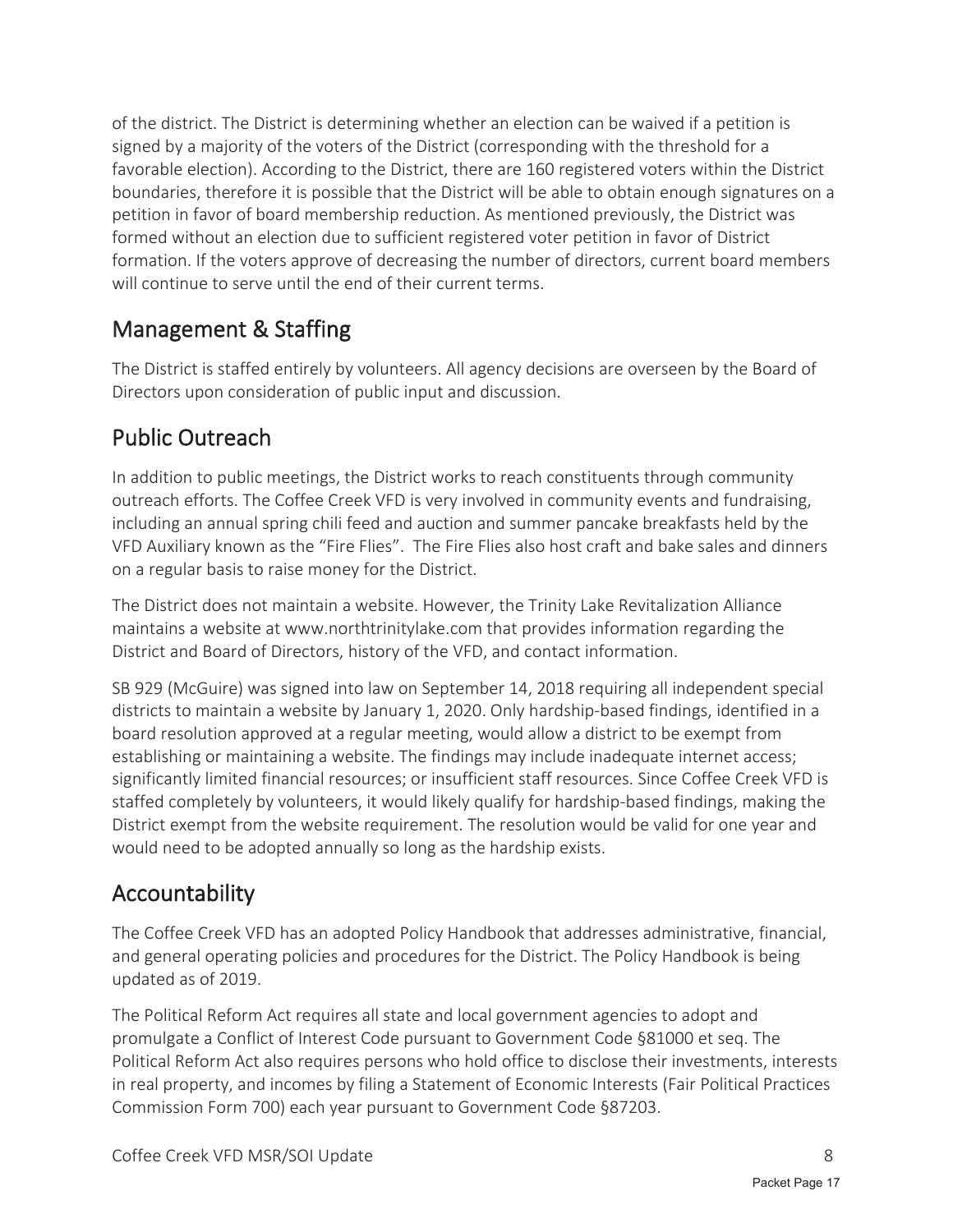According to AB 1234, if a local agency provides compensation or reimbursement of expenses to local government officials, then all local officials are required to receive two hours of training on public service ethics laws and principles at least once every two years and establish a written policy on reimbursements pursuant to Government Code §53235. In addition, AB 1661 went into effect in 2016 and addresses local government sexual harassment prevention training and education.

The District complies with the above requirements. They currently hold insurance through Golden State Risk Management, which offers programs and trainings as well as an annual conference regularly attended by the District.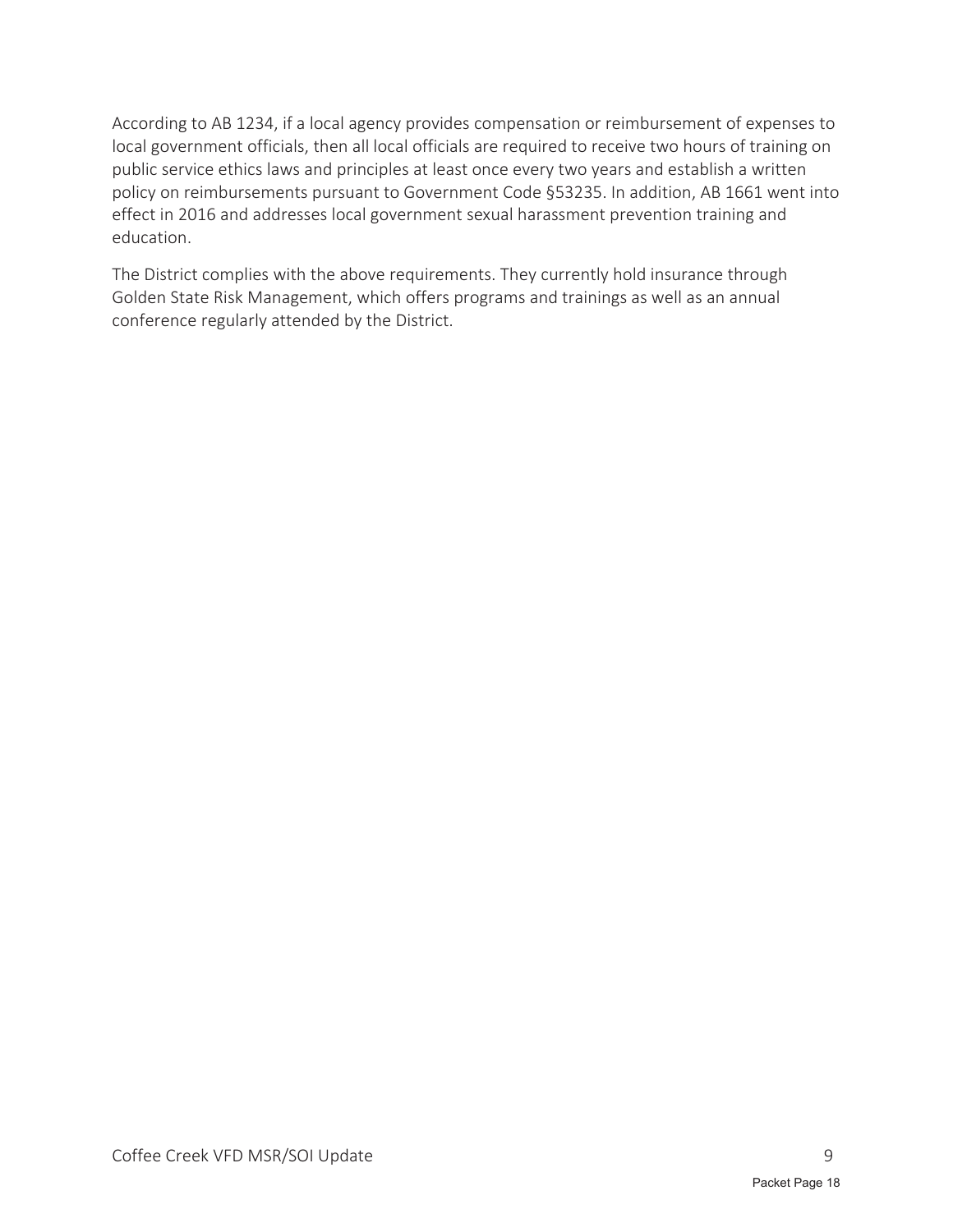#### Service Overview

The Coffee Creek VFD is an active member of the fire service community in Trinity County. The department provides a full range of fire protection services, including emergency medical services, auto extrication, search and rescue, and general public assistance. Ambulance or medical transport service is provided within the District. The Coffee Creek VFD has an automatic aid agreement with the Trinity Center VFD and jointly responds to all emergency calls. The entire District is located within the State Responsibility Area (SRA) and the department works closely with CAL FIRE to respond to wildfire incidents during the fire season.

#### Service Demand

The Coffee Creek VFD receives an average of 1-2 calls per month, with call volume increasing in the summer months. The District responds to an average of 70 to 100 calls per year, with the majority of calls being medical-related. Other calls such as vehicle accidents may also involve the delivery of emergency medical services. The District maintains an emergency response log and training records (Table 3). During the District Board meetings, the Fire Chief provides a report on all emergency calls that occurred since the prior meeting and provides an update on Coffee Creek VFD activities.

| <b>Table 3: Coffee Creek VFD Calls for Service</b> |               |      |      |
|----------------------------------------------------|---------------|------|------|
| Response                                           | 2016          | 2017 | 2018 |
| Fire                                               | 10            | 10   | 9    |
| Fire Training                                      | 14            | 22   | 20   |
| Medical                                            | 50            | 52   | 29   |
| <b>Medical Training</b>                            | 5             | 10   | 6    |
| Search and Rescue                                  | ∩             |      | O    |
| Motor Vehicle Crash                                | $\mathcal{P}$ | 5    | 4    |
| <b>Public Assist</b>                               |               |      |      |
| Other                                              |               |      | 4    |
| <b>Total Responses</b>                             | 82            | 100  | 72   |

### ISO Rating

There are several benchmarks by which the level of fire service provided by an agency may be measured, and the Insurance Services Office Public Protection Classification, or ISO PPC, is one such measure. The ISO is a rating commonly used by insurance companies to determine fire insurance rates, with 1 being the best rating which indicates the highest level of fire protection and the lowest is 10. Based on a recent ISO audit in 2018, the Coffee Creek FPD has a "5/5Y" rating (Personal Communication with Fire Chief, 2/12/20).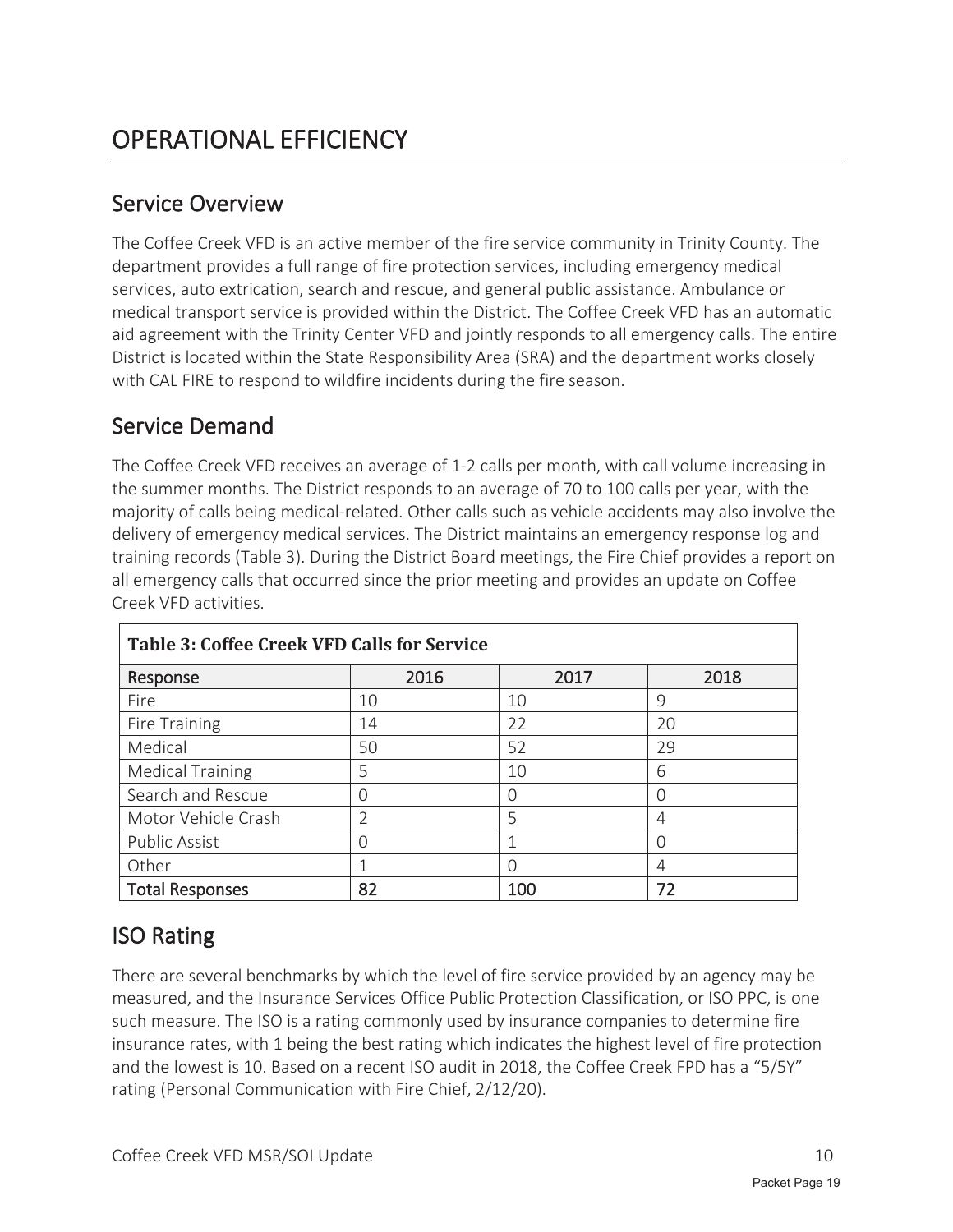### Personnel

The District reports six active volunteer personnel. All firefighters are CPR and First Responder certified. Two members are EMT certified and one member has emergency transport BLS authorization. The District is always looking for more recruits. Recruitment is conducted on an annual basis as well as through the Auxiliary group, the Fire Flies, and fundraising events. All staff members work as volunteers. The District Fire Chief, Tony Valls is certified as an Emergency Medical Technician (EMT) and works with Trinity County Life Support. The Assistant Fire Chief is Steve Renten and the volunteer Secretary is Gene Casey. There is always ongoing need for both responders and administrative volunteers.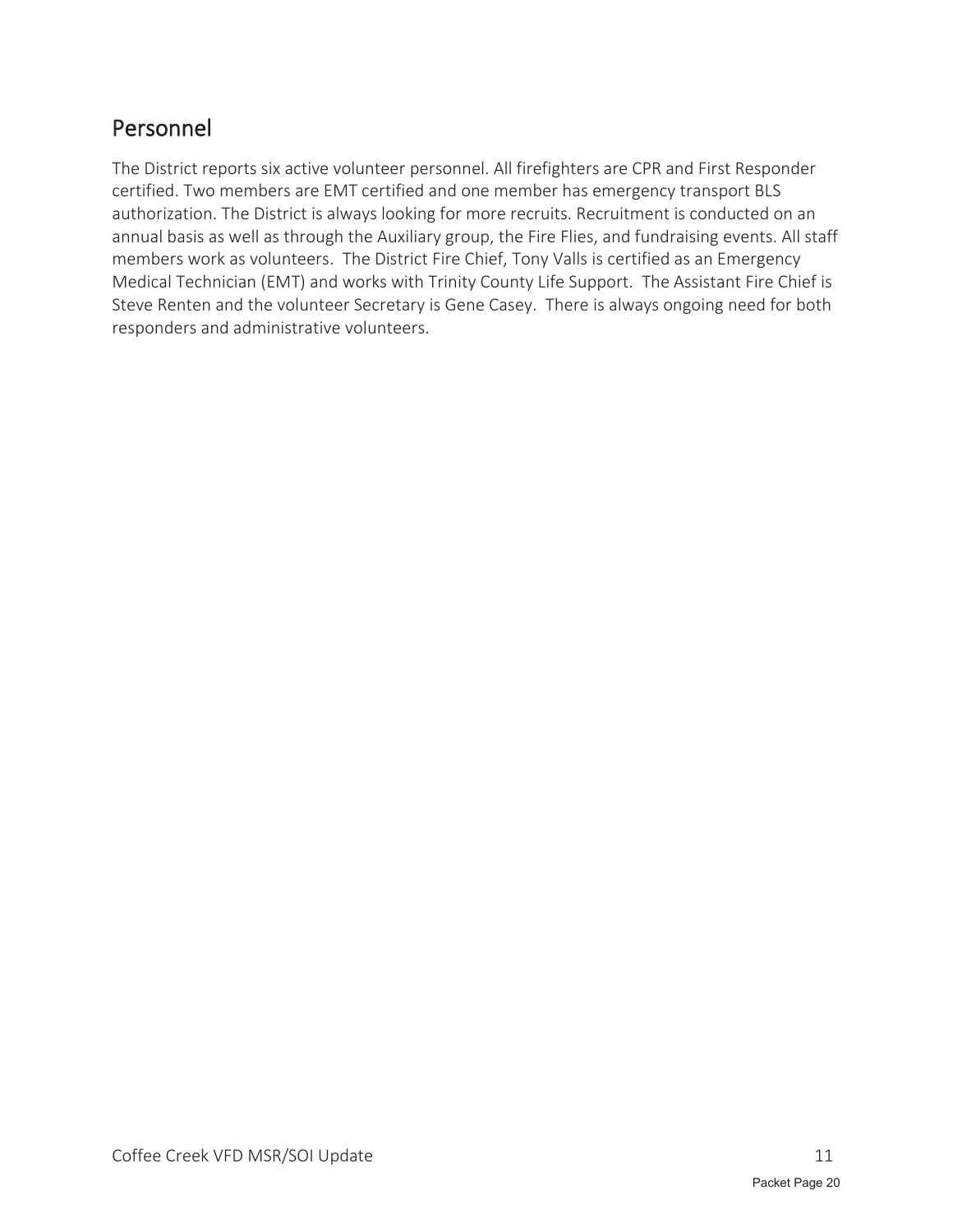## INFRASTRUCTURE AND FACILITIES

The Coffee Creek VFD operates from one fire station located at 1 Cedar Road in the community of Coffee Creek. A kitchen remodel at the firehall is underway and will be completed in early 2020. Apparatus used by the District includes a Type 1 Engine, Ambulance, Type III wildland brush rig, and a Type II Tanker (Table 4). The District has extrication equipment including Jaws of Life, Hydra-Ram, vehicle stabilizer, circular saws, cutters, rescue kits, and more. Each volunteer is equipped with a hand-held radio and pager.

| <b>Table 4: Coffee Creek VFD Apparatus</b> |                      |                      |                                               |                               |
|--------------------------------------------|----------------------|----------------------|-----------------------------------------------|-------------------------------|
| Apparatus<br><b>Number</b>                 | Apparatus Make/Type  | <b>Purchase Date</b> | <b>Purchase Description</b>                   | <b>Pump Capacity</b><br>(GPM) |
| 1311                                       | 1991 KME Engine      | 6/30/2007            | Title III Grant from<br><b>Trinity County</b> | 1000 GPM                      |
| 309                                        | Ambulance            | 1/31/2002            | Title III Grant from<br><b>Trinity County</b> | n/a                           |
| 1332                                       | 1991 Dodge Brush Rig | 1/31/2002            | Loan from Bureau of<br>Land Management        | 31 GPM                        |
| 1341                                       | 2005 Kenworth Tanker | 7/1/2005             | FEMA grant                                    | 1002 GPM                      |

#### Challenges and Needs

Like many rural departments, Coffee Creek VFD is challenged with aging equipment and volunteer recruitment. The District specifically noted that it needs a new brush rig engine. It only has 2-wheel drive capabilities, and 4-wheel drive is preferred to serve more isolated areas and off-road terrain. Another engine also needs replacing due to age. The District is providing matching funds to a countywide grant to upgrade their wildland gear in 2020.

### Regional Collaboration

Coffee Creek FPD has mutual aid agreements with all of the fire protection districts in Trinity County, as well as the National Park Service, California Department of Forestry and Fire Protection (CAL FIRE), and the U.S. Forest Service. In addition, Coffee Creek FPD has an automatic aid agreement with the Trinity Center Volunteer Fire Department. Coffee Creek FPD is a member of the Trinity County Fire Chiefs Association and the Trinity County Fire Safe Council (FSC), and helped develop the first comprehensive Trinity County Community Wildfire Protection Plan (CWPP) between 1999 and 2005, with the most current CWPP published in 2015.<sup>1</sup>

<sup>1</sup> Trinity County Community Wildfire Protection Plan Update 2015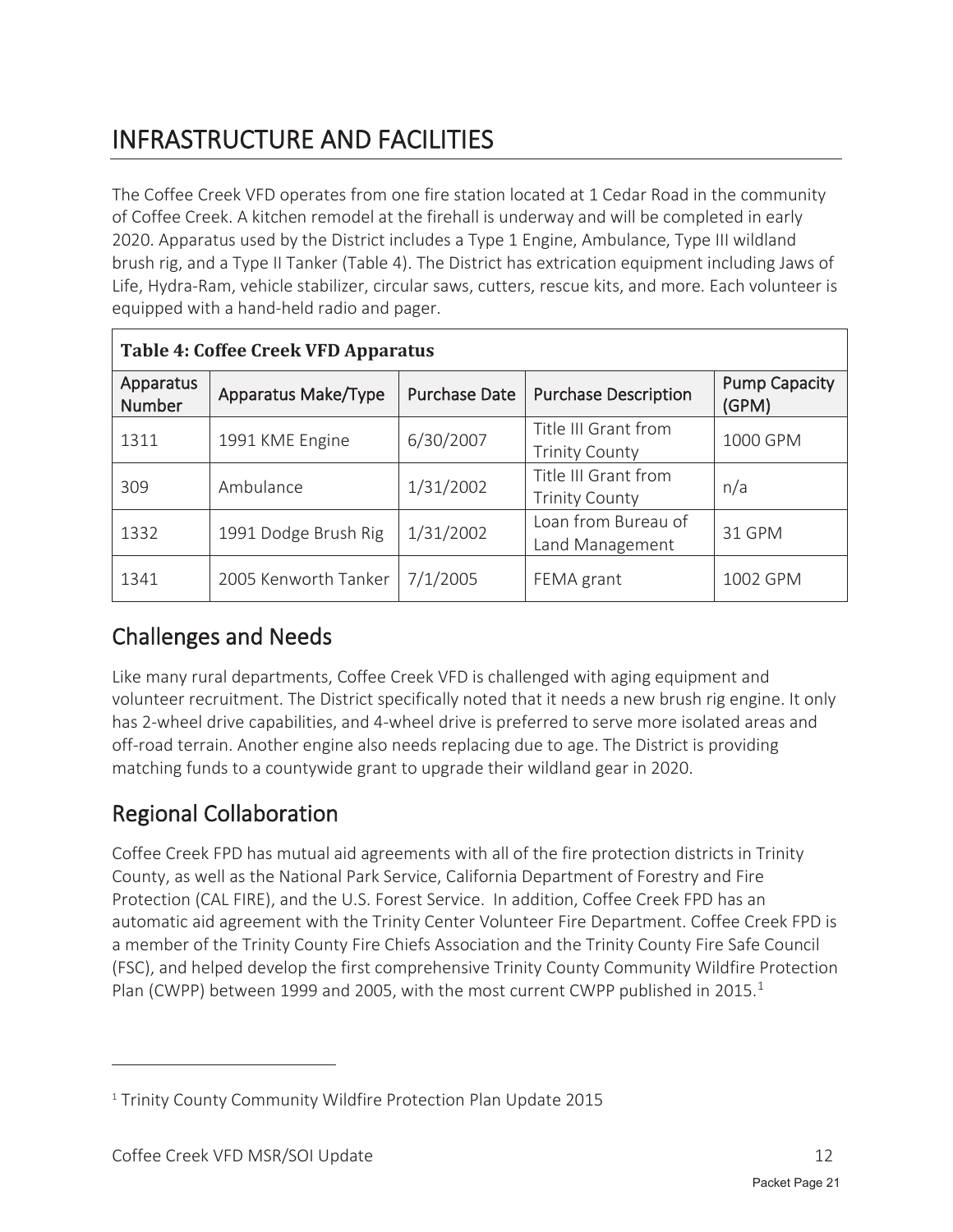CAL FIRE is responsible for the suppression of wildland fires within State Responsibility Areas (SRA). CAL FIRE stations are staffed during declared fire season, typically June to October, and engines may respond to calls other than wildland fires if they are available and the call will not affect their core responsibilities. Although the State is responsible for wildland fire suppression within the SRA, CAL FIRE relies on local fire departments to respond to such incidents and provide initial attack to ensure that the fires are suppressed at the earliest possible stage. District volunteers participate as needed on CAL FIRE strike teams and also loan equipment to CAL FIRE as needed.

### Other Service Providers

Community water in the Coffee Creek area is provided by private water companies including Coffee Creek Mutual Water Company (MWC), Coffee Creek Acres MWC, Treasure Creek Woods MWC and the Seymour's Mutual Water System. These companies operate water systems that serve different areas of the Coffee Creek community. Treasure Creek Woods MWC has 32 service connections and two active groundwater wells. Seymour's Mutual Water System serves 27 service connections from three springs. Water service in the area is also provided by individual wells. Community wastewater services are not provided in this area; the community relies upon individual septic tanks for sewage disposal.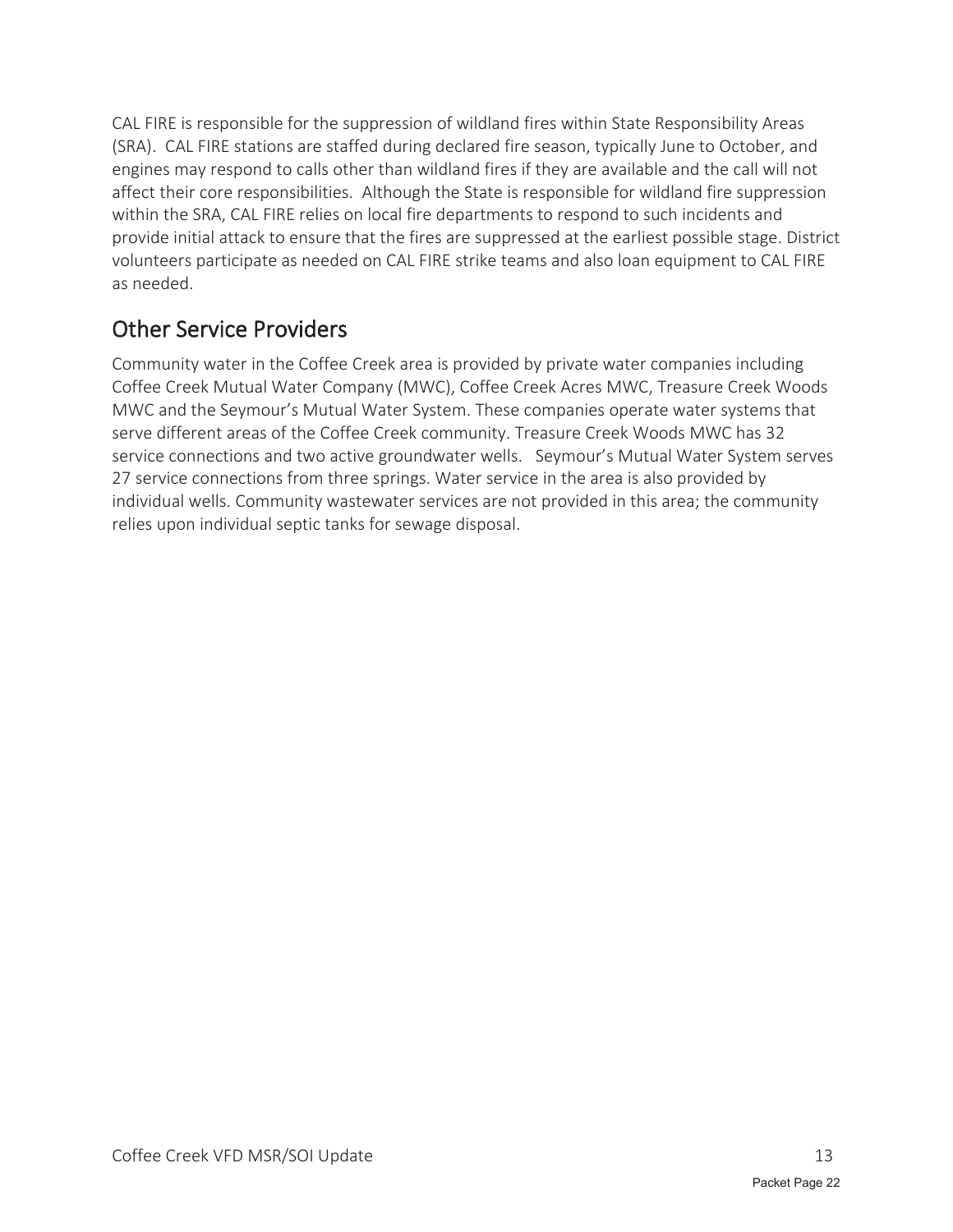### FINANCING

#### Revenue and Expenditures

Coffee Creek VFD receives no property tax funds or special tax allocations. It relies purely on donations from the community to cover its operating expenses. Fundraising by the "Fire Flies", the District Auxiliary group, provides about one third of needed income. It also receives income from North Coast Air Quality Control Board burn permits, liability insurance reimbursement from the County, and grants. Donations are received in conjunction with the District's annual newsletter that details needed funds. Maintenance of equipment, structures and property, and training and travel are some of the larger expenditures incurred by the Coffee Creek VFD. Fees for professional services are also an expense incurred by the District. As reported to the California State Controller's Office, revenues were \$59,897 for FY 2017-18 and \$75,197 for FY 2018-19, while expenditures were \$32,248 for FY 2017-18 and \$27,372 for FY 2018-19. Total revenue for FY 2019-20 is projected to be \$39,800, while total expenses are estimated at \$56,560, giving a cost overrun of \$16,760. This is due in large part to the cost of the remodeling the station kitchen, which is listed as a \$24,000 expense in the FY 2019-20 Budget.

| Table 5. Coffee Creek VFD FY 2019-20 Budget |             |  |
|---------------------------------------------|-------------|--|
| Income                                      |             |  |
| Donations                                   | \$37,400.00 |  |
| Misc. Income                                | \$1,200.00  |  |
| Interest Income                             | \$1,200.00  |  |
| <b>Total Income</b>                         | \$39,800.00 |  |
| <b>Expenses</b>                             |             |  |
| Travel and Training                         | \$420.00    |  |
| Spring Dinner/Auction Expense               | \$1,500.00  |  |
| Printing/Copying                            | \$182.40    |  |
| Office Supplies/Postage                     | \$710.00    |  |
| Kitchen Remodel Purchases                   | \$24,000.00 |  |
| Purchases less than 1K                      | \$1,200.00  |  |
| Fire/Medical Team Gear                      | \$3,600.00  |  |
| Maintenance-Equipment                       | \$3,840.00  |  |
| Maintenance-Buildings/Grounds               | \$780.00    |  |
| <b>Medical Supplies</b>                     | \$600.00    |  |
| Fuel-Vehicles and Equipment                 | \$600.00    |  |
| Licenses and Fees                           | \$111.00    |  |
| Administrative & Accounting                 | \$4,500.00  |  |
| Advertising & Promotion                     | \$2,500.00  |  |
| Utilities                                   | \$3,000.00  |  |
| Telephone & Internet                        | \$720.00    |  |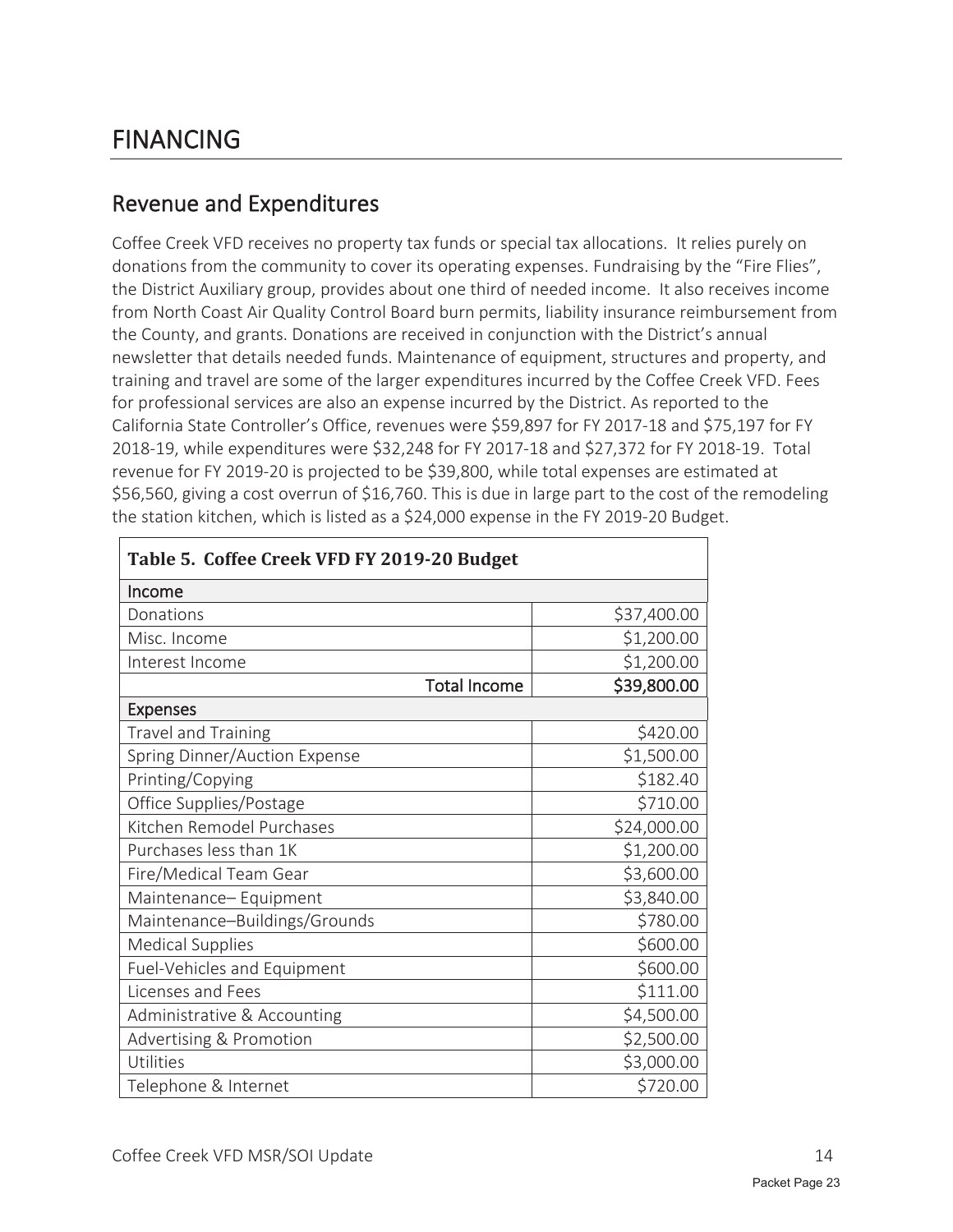| Insurance                          | \$8,297.00  |
|------------------------------------|-------------|
| <b>Total Expense</b>               | \$56,560.40 |
| Revenues Over (Under) Expenditures | (16,760.40) |

#### **Grants**

An important source of funding for the Coffee Creek VFD comes from grants. Grant funding organizations include FEMA (Federal Emergency Management Agency) and Title III funding. These grants are usually dedicated to specific equipment needs such as fire suppression equipment, rolling stock, uniforms, and SCBA's (Self Contained Breathing Apparatus) for example, as well as partial reimbursement of Workers Compensation insurance. The District dedicates significant effort and diligence to stay on top of grant opportunities that can benefit the Coffee Creek VFD.

### Audit Information

The District conducts periodic audits and documents were provided for FY 2015-16 and 2016-17. The audit for these fiscal years indicates that the financial health of the District is strong; specifically, assets exceeded liabilities by \$241,614.00 at the end of FY 2016-17 and that net assets increased by \$23,476.00. The District has no long-term debt as of the end of FY 2016-17. Based on information from FY 2015-16 and 2016-17, the actual donations often exceeded the budgeted amount by a significant margin. The District is in the process of undergoing an audit to be completed November 2019.

### Financing Constraints and Opportunities

Like many rural departments, the Coffee Creek VFD relies on grants and donations to replace aging apparatus and equipment. The North Lake communities are very generous and Trinity Center VFD fundraising events are typically very successful. The District dedicates significant effort to stay on top of grant opportunities that can benefit the District.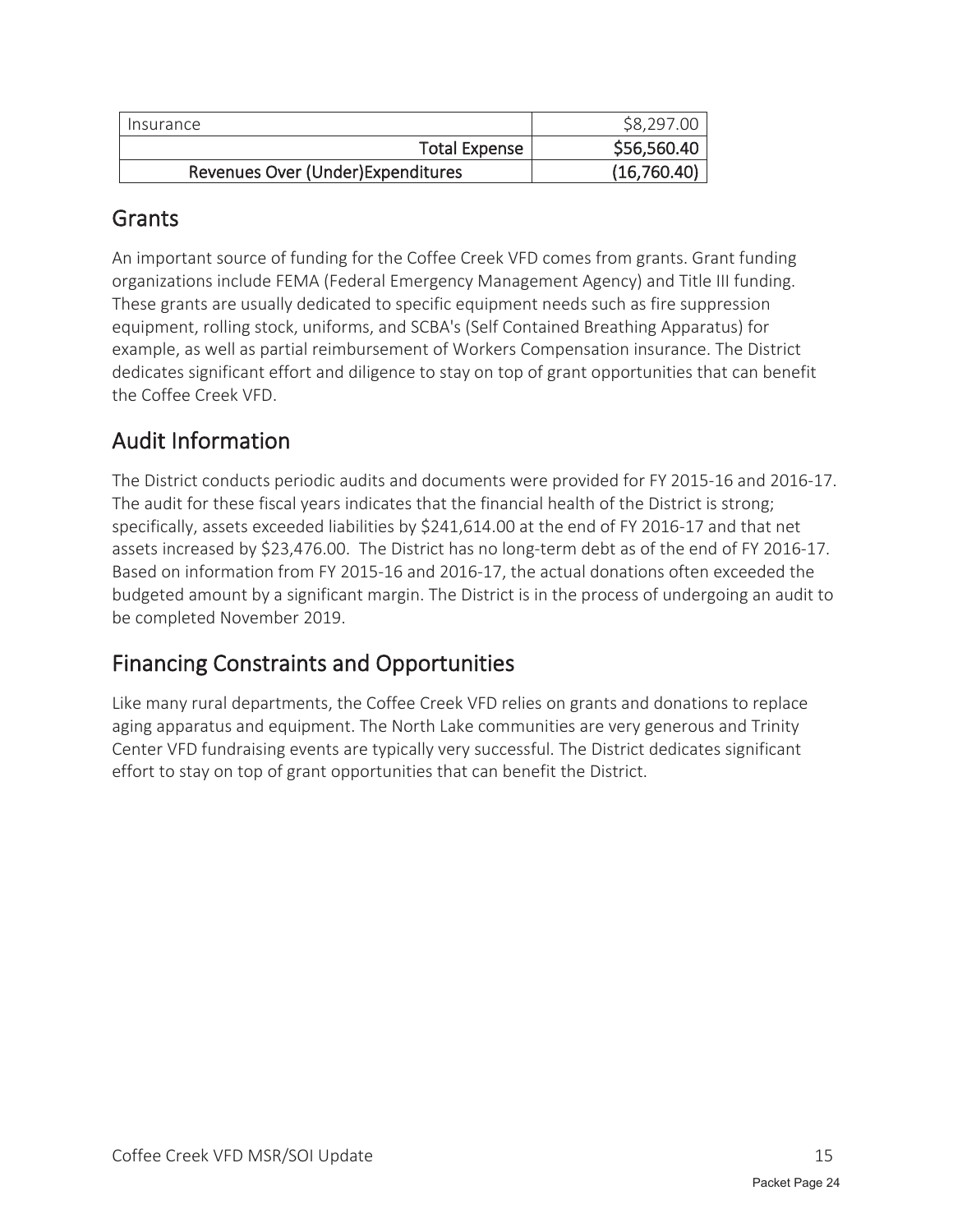### Existing Population and Projected Growth

According to the US Census, the total population in Trinity County was 13,786 in 2010. The Department of Finance 2019 (DOF) reports a 0.3% increase in the unincorporated population of Trinity County between 2018 and 2019, for a total County population of 13,688 estimated in 2019.

According to the District, the Coffee Creek VFD serves approximately 200 residents. In addition, Coffee Creek is a Census Designated Place (CDP) and has an estimated population of 298 based on 2013-2017 American Community Survey 5-year population estimates. The District will likely continue to grow at or less than the current county-wide growth rate of 0.3% per year, increasing the population by only nine people in ten years, putting the District population at approximately 307 in 2030.

### Existing and Planned Uses

The Trinity County General Plan (1988) and Zoning Code guides land use decisions within Trinity County including the community of Coffee Creek. The area served by Coffee Creek VFD is largely agricultural, commercial timber production lands, recreation areas, and low density residential.

#### Disadvantaged Unincorporated Communities

LAFCo is required to evaluate water service, sewer service, and structural fire protection within disadvantaged unincorporated communities as part of this service review, including the location and characteristics of any such communities. A disadvantaged unincorporated community (DUC) is defined as any area with 12 or more registered voters where the annual median household income is less than 80% of the statewide annual median household income.

According to the 2013-2017 American Community Survey 5-Year Estimates, the California median household income (MHI) is \$55,625 for Coffee Creek, which is 82% of the state average MHI of \$67,169; therefore, this area does not qualify as disadvantaged. There are no disadvantaged communities immediately adjacent to the District that require evaluation.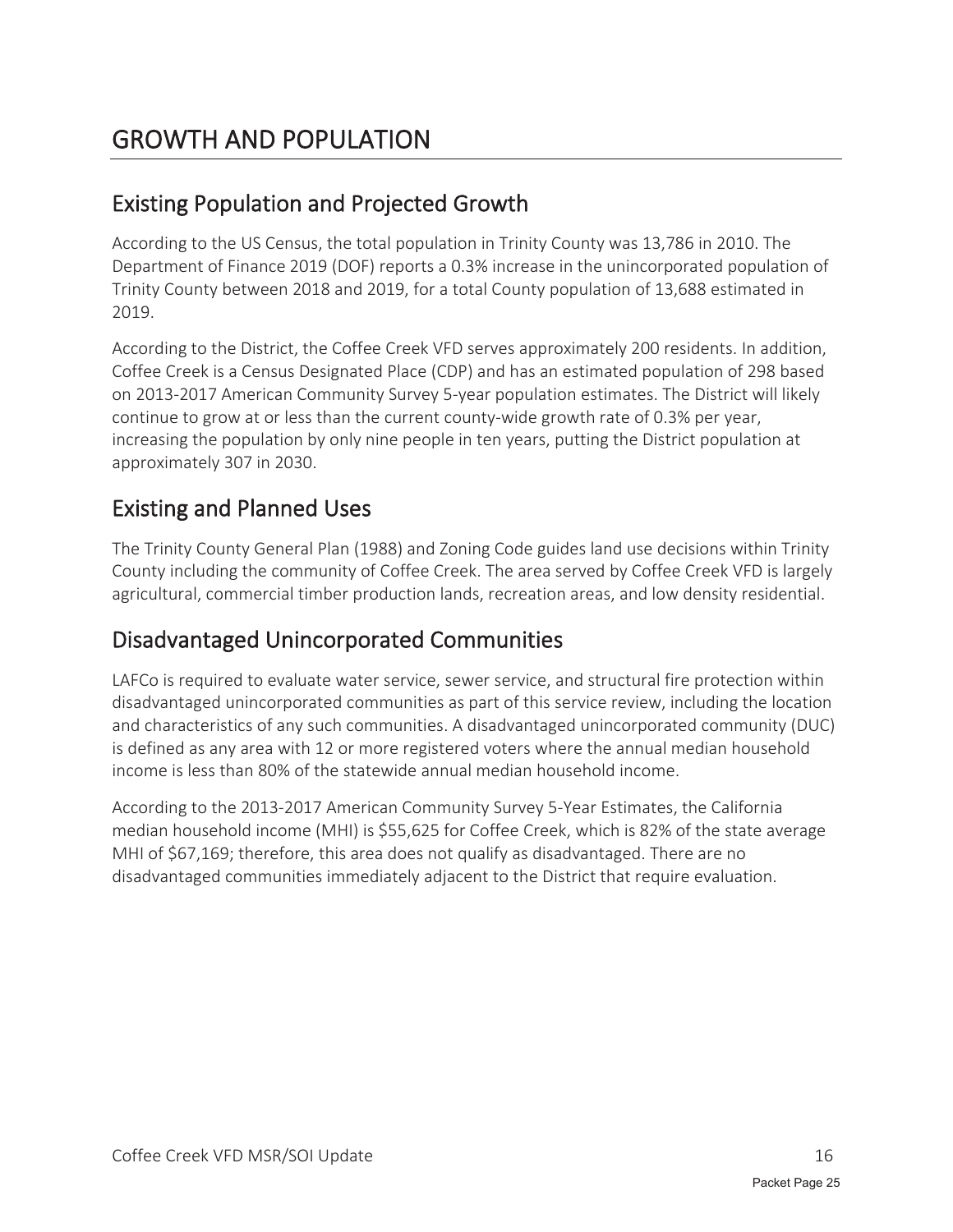#### 1) Growth and population projections for the affected area

Coffee Creek FPD has approximately 298 residents within the district boundary based on 2013- 2017 American Community Survey 5-year population estimates. Currently, the district has adequate infrastructure to serve the existing population and service demand. While the growth rate within the district is projected to be low (less than one percent annually) there are undeveloped areas designated for residential use and some underutilized commercial areas along Highway 3 and in the Coffee Creek community. The District should continue to work with Trinity County and be involved in the review of new development proposals to ensure that adequate access and fire safe provisions are incorporated into project design.

#### 2) The location and characteristics of any disadvantaged unincorporated communities within or contiguous to the Sphere of Influence

The unincorporated community of Coffee Creek and surrounding rural residential areas is the population center within the District. According to the 2013-2017 American Community Survey 5-Year Estimates, the California median household income (MHI) is \$55,625 for Coffee Creek, which is 82% of the state average MHI of \$67,169; therefore, this area does not qualify as disadvantaged. There are no disadvantaged communities immediately adjacent to the District that require evaluation.

3) Present and planned capacity of public facilities, adequacy of public services, and infrastructure needs or deficiencies (including needs or deficiencies related to sewers, municipal and industrial water, and structural fire protection in any disadvantaged, unincorporated communities within or contiguous to the SOI)

The District's engines, water tenders, and other vehicles are all in operable condition. Like many rural departments, Coffee Creek VFD relies on grants and donations to replace aging apparatus and equipment. The Coffee Creek fire station is adequate to support the existing and foreseeable levels of service of the District. A kitchen remodel at the firehall is underway and will be completed in early 2020.

#### 4) Financial ability of agencies to provide services

The Coffee Creek VFD appears to receive adequate donations from the community to finance services. In addition, they receive grant funding, reimbursement for services provided to other fire agencies, and other revenues.

#### 5) Status of, and opportunities for, shared facilities

The Coffee Creek VFD has an automatic aid agreement with Trinity Center VFD, which is a department of the Trinity Center CSD. Both agencies jointly respond and train together, and likely there are only limited opportunities for expanded facility and service sharing opportunities. In addition, the Coffee Creek FPD has a comparable number of volunteers and facilities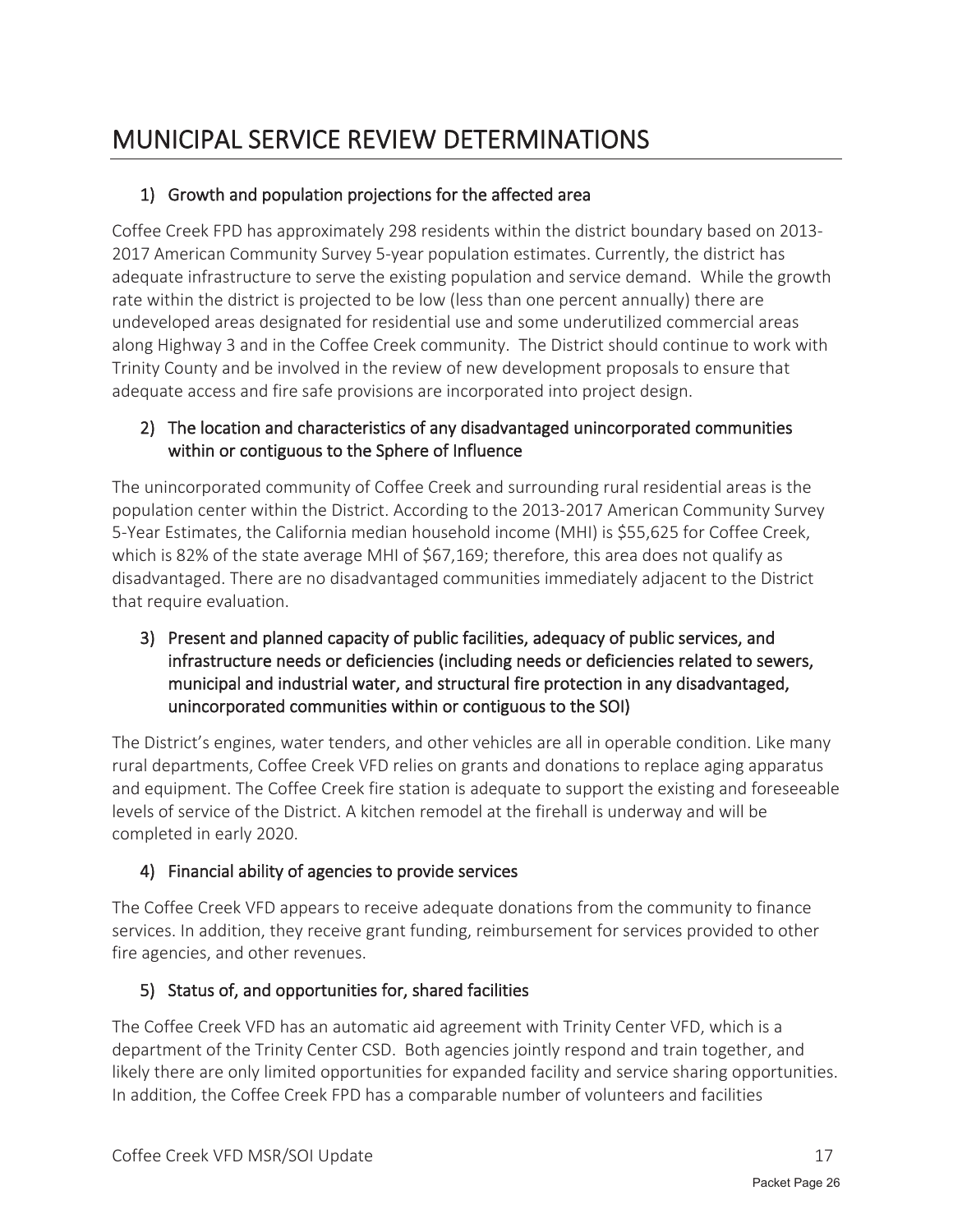compared to other similar sized districts in the county. The District conducts all of its business, meetings, and training from its Coffee Creek station.

#### 6) Accountability for community service needs, including governmental structure and operational efficiencies

The Coffee Creek VFD Board of Directors meets regularly, and district board meetings comply with the provisions of the Brown Act. In addition, District representatives coordinate training and response activities with the Trinity Fire Safe Council and participate in the Fire Chiefs Association. This allows the District to keep current on community service needs. District representatives also coordinate training activities with other districts and entities, giving greater operational efficiencies for the staff and the district overall. The District is committed to maintaining these relationships and continuing with joint training and operations programs.

#### 7) Any other matter related to effective or efficient service delivery, as required by commission policy

The Districts response area generally matches the District's boundary. No change to the District's coterminous SOI is proposed at this time.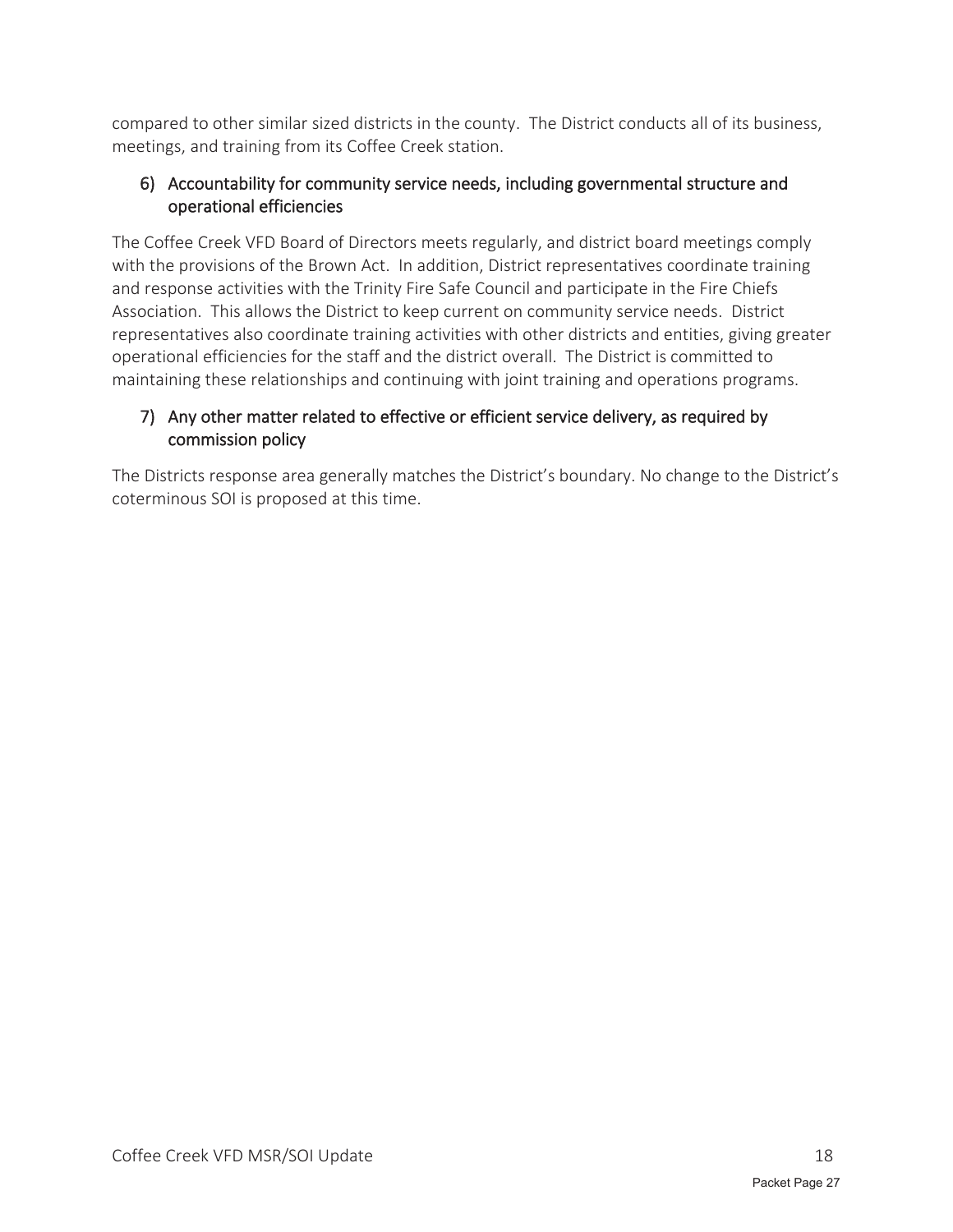### SPHERE OF INFLUENCE DETERMINATIONS

#### 1) The present and planned land uses in the area, including agricultural and open-space lands

Present land uses in the District include rural residential, agriculture, timber, resource conservation areas, public lands and related uses. The planned land uses are similar, with future residential development expected to occur at existing county-wide rates of 0.3 percent per year for rural areas. The provision of fire services is not expected to change planned land uses in the area.

#### 2) The present and probable need for public facilities and services in the area

Coffee Creek FPD is a regional partner in the overall fire suppression and prevention effort in Trinity County. While CAL FIRE is responsible for wildland fire protection for non-federal land within the majority of the district and SOI areas, Coffee Creek FPD provides enhanced fire protection services in the local community for structure fire, medical aid, vehicle accidents and extraction, and similar traditionally local fire department type services. Prior to considering expanding services outside the current service area, the District must demonstrate the ability to provide fire protection services to those areas.

#### 3) The present capacity of public facilities and adequacy of public services that the agency provides or is authorized to provide

Based on present and projected demand for fire protection services, the District has the ability to meet the level of demand for at least the next five years of projected growth within the district boundaries. Coffee Creek FPD makes an ongoing effort to build volunteer capacity and to improve response times to the surrounding areas. Overall, the District currently functions efficiently and there are no service gaps or underserved areas. There is enough revenue to sustain the District at its current capacity.

#### 4) The existence of any social or economic communities of interest in the area if the commission determines that they are relevant to the agency

Coffee Creek FPD is located along State Highway 3 about 37 miles or a 50 minute drive from the County hub of Weaverville. It is located near many trailheads into the Trinity Alps in Trinity County, California, just south of the Oregon border and sees a large influx of seasonal tourists. There are no social or economic communities of interest immediately adjacent to the District that require evaluation.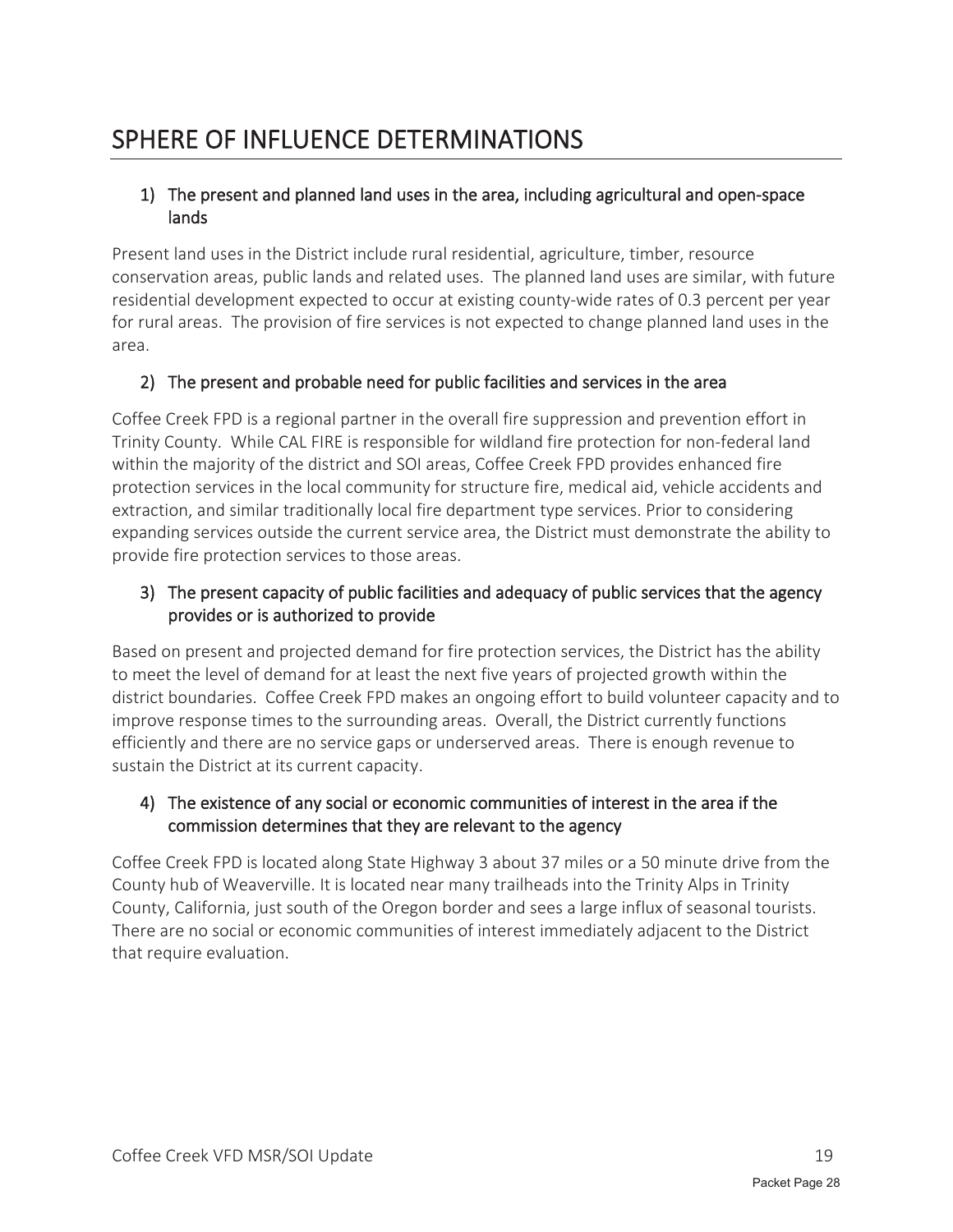5) The present and probable need for public facilities and services related to sewers, municipal or industrial water, or structural fire protection of any disadvantaged unincorporated communities within the existing sphere of influence

Coffee Creek FPD is not considered a DUC. The California median household income (MHI) is \$55,625 for Coffee Creek, which is 82% of the state average MHI of \$67,169. There are no disadvantaged communities immediately adjacent to the District that should be considered for inclusion in the SOI.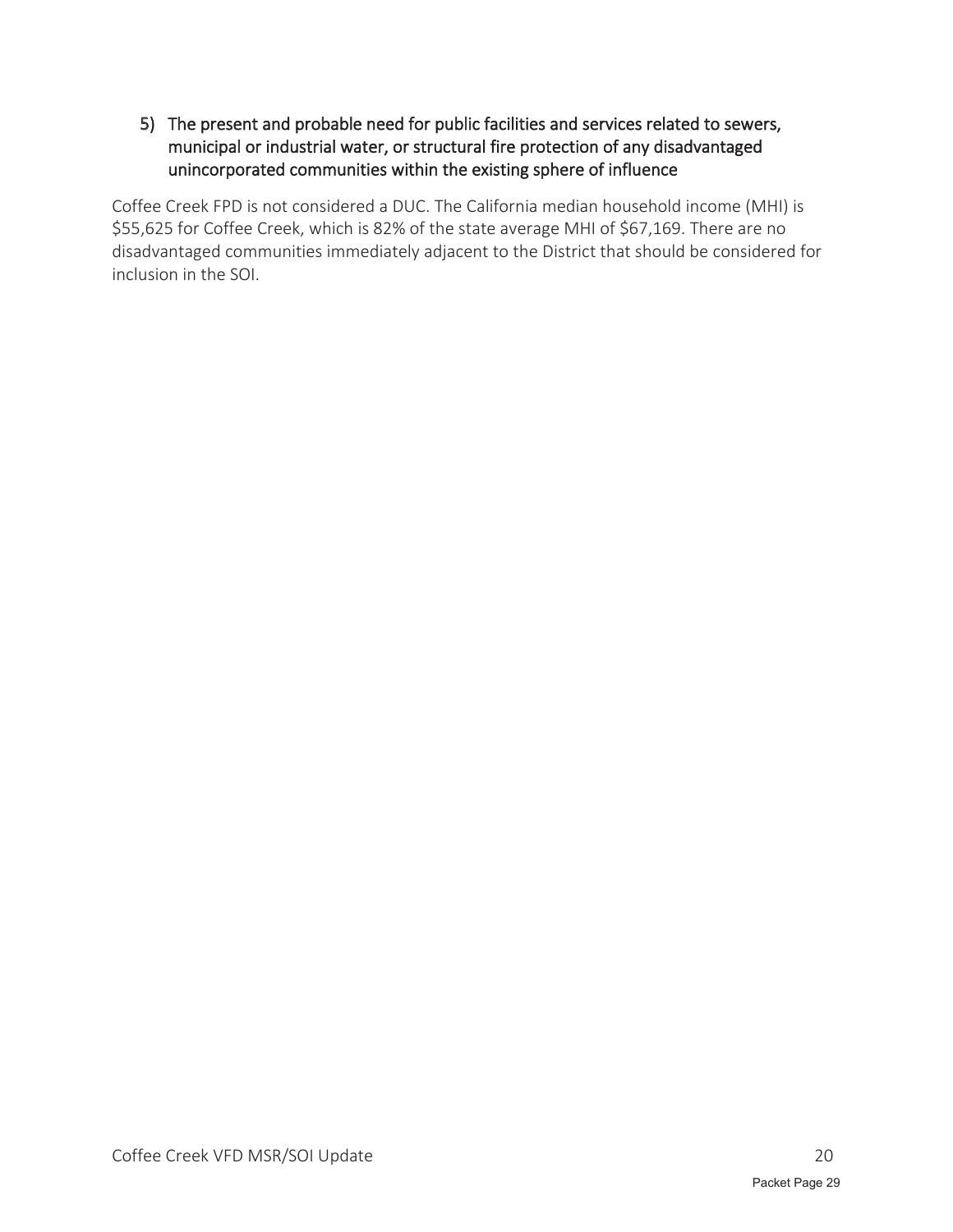## REFERENCES

California Strategic Fire Plan. 2010. State Board of Forestry and Fire Protection and the California Department of Forestry and Fire Protection. URL:

http://resources.ca.gov/climate\_adaptation/statewide\_adaptation/climate\_change\_and\_wildfir e.html

Personal Communications with David Overly and Tony Valls, November and December 2019

Scores and PPC Ratings. ISO Mitigation Online. URL: http://www.isomitigation.com/

Trinity County Community Wildfire Prevention Plan Update 2015, Report to the Trinity County Fire Safe Council from the Trinity County Resource Conservation District and the Watershed Research and Training Center

US Census Bureau. American Fact Finder, Trinity County, California. URL: http:// https://factfinder.census.gov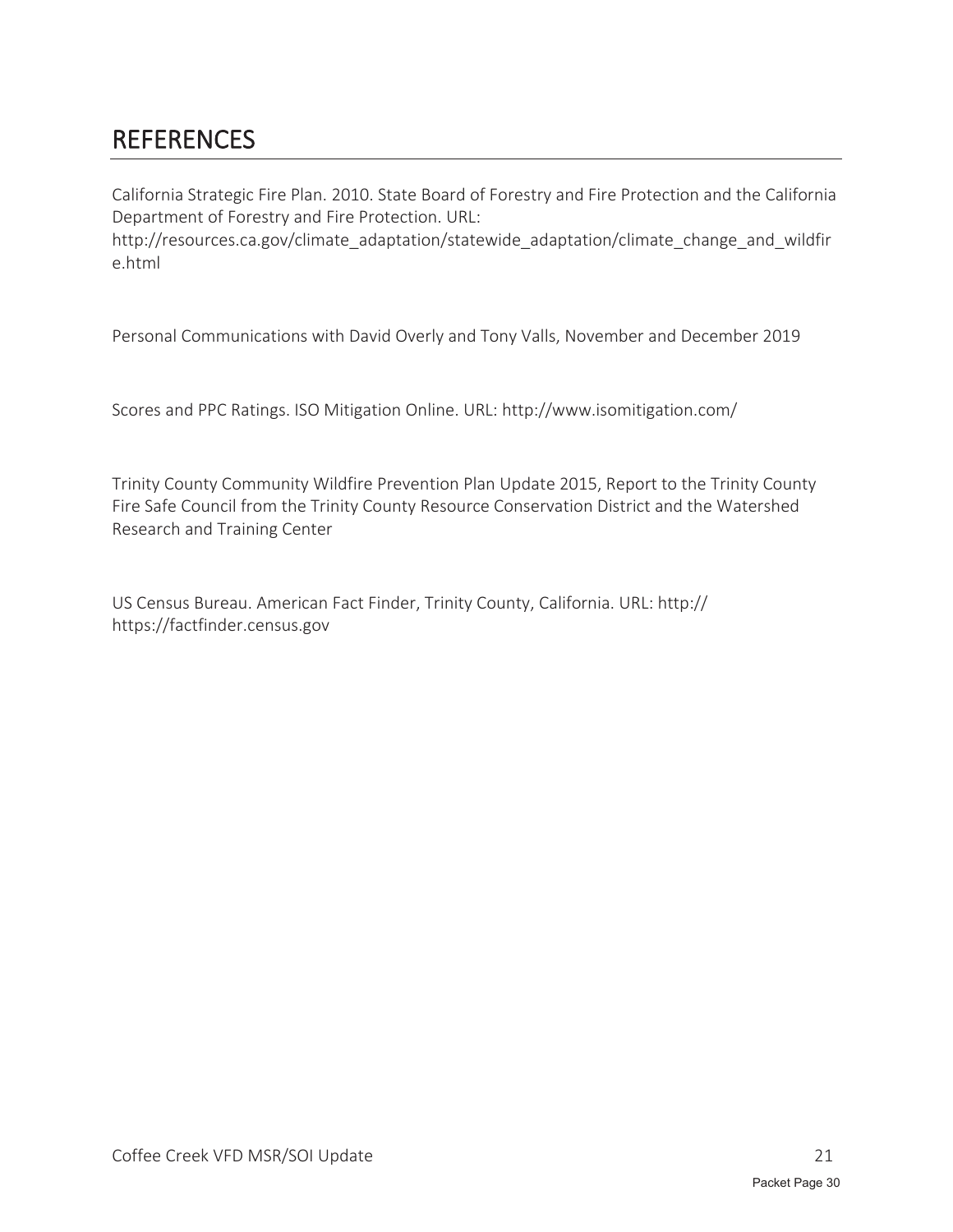# **TRINITY LAFCO**

**www.trinitylafco.org 1125 – 16th Street, Suite 200 Arcata, California 95521** 

#### **RESOLUTION NO. 2020-01**

#### ATTACHMENT 2

#### **APPROVING THE COFFEE CREEK VOLUNTEER FIRE DISTRICT MUNICIPAL SERVICE REVIEW AND SPHERE OF INFLUENCE UPDATE**

WHEREAS, the Trinity Local Agency Formation Commission, hereinafter referred to as the "Commission", is authorized to conduct municipal service reviews and establish, amend, and update spheres of influence for local governmental agencies whose jurisdictions are within Trinity County; and

WHEREAS, the Commission conducted a municipal service review to evaluate the availability and performance of services provided by the Coffee Creek Volunteer Fire District, hereinafter referred to as the "District", pursuant to California Government Code Section 56430; and

WHEREAS, the Commission conducted a sphere of influence review for the District pursuant to California Government Code Section 56425; and

WHEREAS, the Executive Officer gave sufficient notice of a public hearing to be conducted by the Commission in the form and manner provided by law; and

WHEREAS, the Executive Officer's report and recommendations on the municipal service review and sphere of influence update were presented to the Commission in the form and manner prescribed by law; and

WHEREAS, the Commission heard and fully considered all the evidence presented at a public hearing held on the municipal service review and sphere of influence update on February 18, 2020; and

WHEREAS, the Commission considered all the factors required under California Government Code Section 56430 and 56425.

**NOW, THEREFORE, BE IT RESOLVED** by the Commission as follows:

- 1. The Commission, as Lead Agency, finds the municipal service review is exempt from further review under the California Environmental Quality Act pursuant to Title 14 California Code of Regulations Section 15306. This finding is based on the use of the municipal service review as a data collection and service evaluation study. The information contained within the municipal service review may be used to consider future actions that will be subject to additional environmental review.
- 2. The Commission, as Lead Agency, finds the sphere of influence update is exempt from further review under the California Environmental Quality Act pursuant to Title